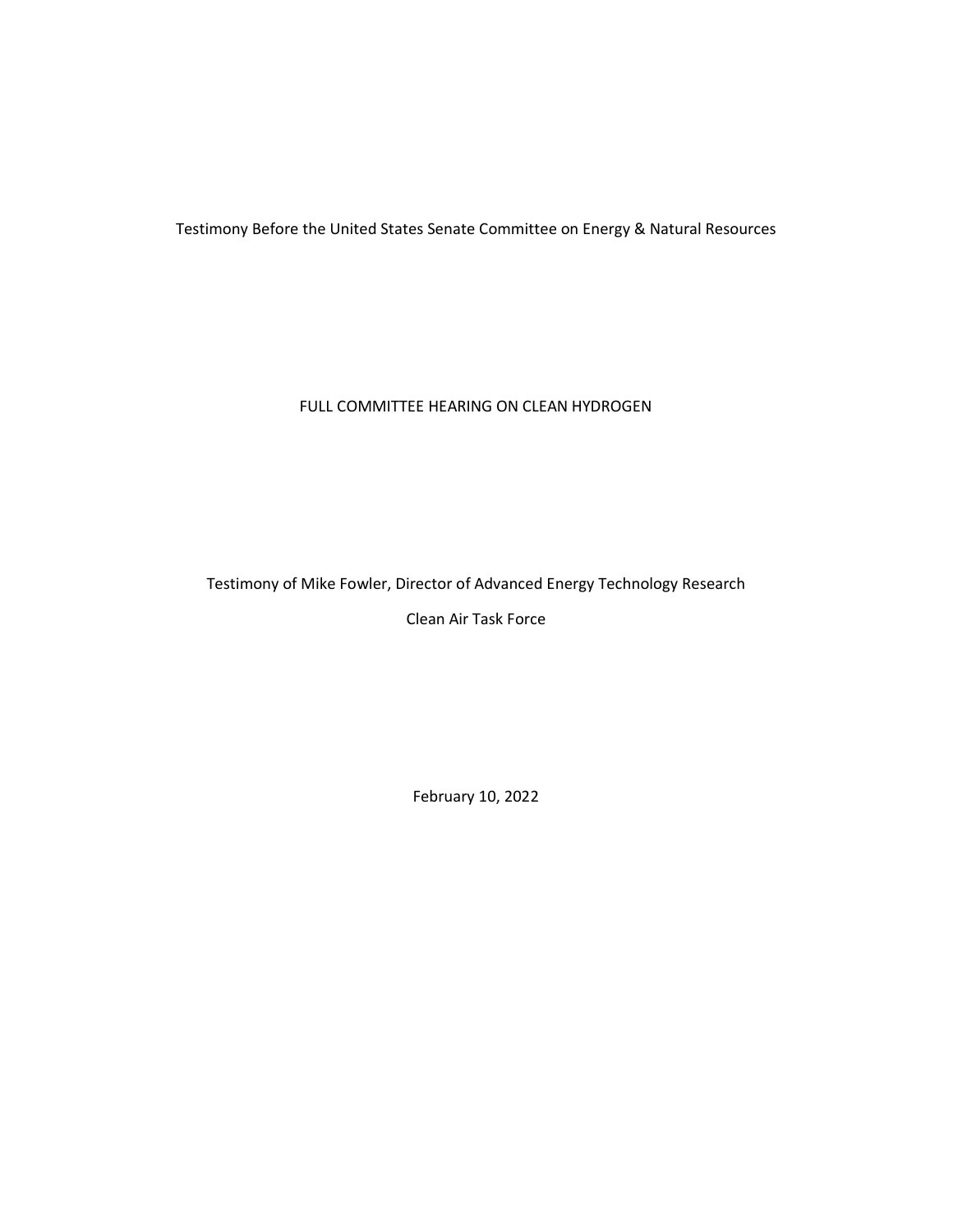Mr. Chairman, Ranking Member, and Distinguished Members of the Committee:

My name is Mike Fowler, and I am the Director of Advanced Energy Technology Research at Clean Air Task Force (CATF), an environmental organization founded in 1996. CATF is a global nonprofit organization working to safeguard against the worst impacts of climate change by catalyzing the rapid development and deployment of low-carbon energy and other climate-protecting technologies. With 25 years of internationally recognized expertise on climate policy and a fierce commitment to exploring all potential solutions, CATF is a pragmatic, non-ideological advocacy group with the bold ideas needed to address climate change. CATF has offices in Boston, Washington D.C., and Brussels, with staff working virtually around the world. I appreciate the opportunity to testify today.

I will share CATF's thoughts on how hydrogen—a versatile and carbon-free "energy carrier"—can help meet the challenge of fully decarbonizing the U.S. economy by mid-century, which sectors are likely to require hydrogen to decarbonize, and what types of research, development, demonstration, and deployment programs for hydrogen will help the United States meet its ambitious climate goals.

[1] The climate challenge is vast and urgent. Achieving net-zero emissions across the energy system within several decades will require transitions in energy production and varied end-use sectors.

Earth's atmosphere now has more carbon dioxide (" $CO<sub>2</sub>$ ") than at any previous time in human history, and most of that  $CO<sub>2</sub>$  was added to the atmosphere in just the last half century. According to the Intergovernmental Panel on Climate Change (IPCC), temperatures are rising, weather and precipitation patterns are changing, and keeping global temperature increases at the end of this century to less than 1.5°C over pre-industrial times will likely require a complete elimination of net  $CO<sub>2</sub>$  emissions to the atmosphere within several decades, as well as other measures.<sup>1</sup> This means essentially zero net  $CO<sub>2</sub>$ emissions from the global energy system, a monumental task.

The challenge is not just the scale of the energy system that must be decarbonized but also its complexity. Energy is used in a wide array of end-use sectors, each with special demands. In the United States, the electricity and natural gas used in homes and the petroleum used in cars results in only about 40% of our energy-related CO<sub>2</sub> emissions.<sup>2</sup> 60% of our energy-related CO<sub>2</sub> emissions arise from other activities, including heavy surface transportation, shipping, and aviation as well as from heavy industries like chemicals and steel. Decarbonizing our cars and homes is important, but the climate challenge is far larger and more varied. This creates opportunities for hydrogen.

[2] Four fifths of end-use energy today is provided by fuel molecules. Electrification is an essential decarbonization strategy, and we will need even more than that. We also need zero-carbon fuels.

Electricity is extremely clean at its point of use, and although the challenge of decarbonizing electricity production is great, technologies are available to do so. Electricity is currently only around one fifth of

<sup>&</sup>lt;sup>1</sup> Intergovernmental Panel on Climate Change (IPCC), Basic Slide Pack with Figures (Aug. 9, 2021),

[https://www.ipcc.ch/report/ar6/wg1/downloads/outreach/IPCC\\_AR6\\_WGI\\_SPM\\_Basic\\_Slide\\_Deck\\_Figures.pdf](https://www.ipcc.ch/report/ar6/wg1/downloads/outreach/IPCC_AR6_WGI_SPM_Basic_Slide_Deck_Figures.pdf) <sup>2</sup> CATF from U.S. Energy Info. Admin., *U.S. CO2 emissions from energy consumption by source and sector, 2020*, [https://www.eia.gov/energyexplained/energy-and-the-environment/images/CO2\\_emissions\\_spaghetti\\_2020.pdf](https://www.eia.gov/energyexplained/energy-and-the-environment/images/CO2_emissions_spaghetti_2020.pdf) (last visited Feb. 7, 2022); *see also* Env't Prot. Agency, *Fast Facts on Transportation Greenhouse Gas Emissions*, <https://www.epa.gov/greenvehicles/fast-facts-transportation-greenhouse-gas-emissions> (last visited Feb. 7, 2022).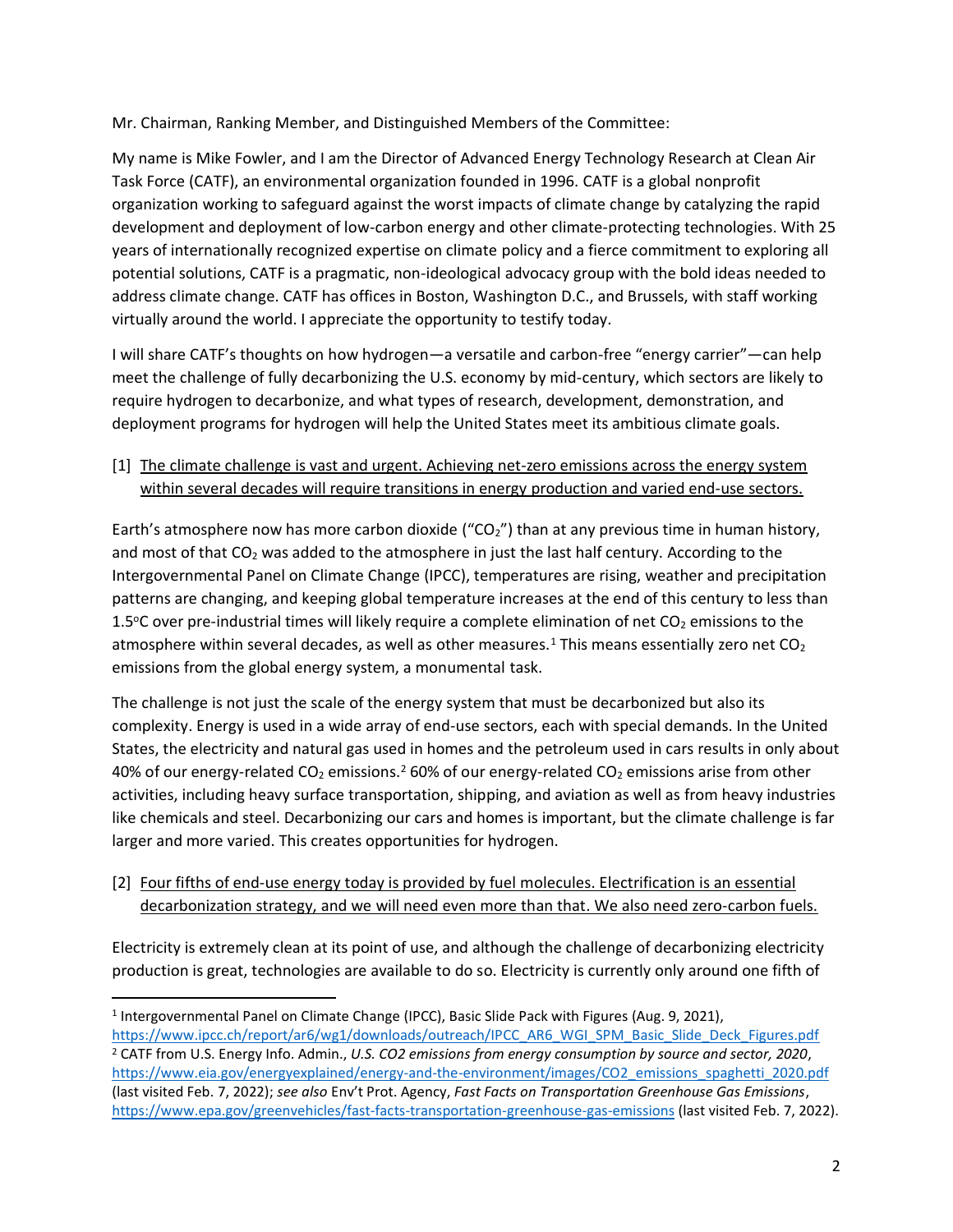the final energy consumed in the United States, however. A full four fifths of our final energy needs are met directly by fuels: gasoline for cars, diesel fuel for trucks, kerosene for airplanes, bunker oil for ships, natural gas and petroleum for industrial feedstock and process heating, coal for cement production and ironmaking, and similar needs.<sup>3</sup> The global breakdown is similar and indicated in the figure below.<sup>4</sup> Fuel molecules, which can be stored easily in large quantities, literally drive our economy.



Source: IEA

Extending the scope of electrification into new areas such as plug-in battery electric vehicles (BEVs) and electric heat pumps for building heating is important for climate change mitigation. In the United States, however, gasoline is only about 60% of the petroleum consumption by the transportation sector. The remaining 40% is diesel fuel (primarily used in trucks), jet fuel (primary used in aviation), and residual fuel oil (primarily used in ships).<sup>5</sup> Similarly, homes consume only 16% of total natural gas in the United States<sup>6</sup>. The remaining gas is used elsewhere, primarily the industrial sector and electric power generation. If we do not address our substantial fuel use in heavy transportation and heavy industry, we will not meet the decarbonization goals necessary for the climate imperative.

A recent study of the possible transition to a global net-zero energy system by the International Energy Agency (IEA) suggests that electrification could more than double from 20% today to around 50% by

[https://data.bloomberglp.com/professional/sites/24/BNEF-IGU-Snam-2020-Global-Gas-Report\\_FINAL.pdf](https://data.bloomberglp.com/professional/sites/24/BNEF-IGU-Snam-2020-Global-Gas-Report_FINAL.pdf.) (note that one exajoule is approximately one quad).

*Figure 1: Global breakdown of final energy needs (An "Exajoule" is ten to the power eighteen Joules and is nearly equivalent to a "quad" of energy in United States. A "quad" is ten to the power fifteen British Thermal Units and roughly 1% of U.S. energy consumption.)*

<sup>3</sup> Of the 69.7 quads of total energy delivered in the U.S., 12.5 quads—or 18%—are from electricity. *See* U.S. Energy Info. Admin., *U.S. energy consumption by source and sector, 2020*, [https://www.eia.gov/energyexplained/us](https://www.eia.gov/energyexplained/us-energy-facts/images/consumption-by-source-and-sector.pdf)[energy-facts/images/consumption-by-source-and-sector.pdf](https://www.eia.gov/energyexplained/us-energy-facts/images/consumption-by-source-and-sector.pdf) (last visited Feb. 7, 2022). <sup>4</sup> BloombergNEF, International Gas Union, & Snam, *Global Gas Report 2020* 49,

<sup>5</sup> *See* U.S. Energy Info. Admin., DOE/EIA‐0035(2022/1), January 2022 Monthly Energy Review at Table 3.8c, data for 2019, [https://www.eia.gov/totalenergy/data/monthly/pdf/mer.pdf.](https://www.eia.gov/totalenergy/data/monthly/pdf/mer.pdf)

<sup>6</sup> *See id.* at Table 4.3, data for 2019. The fraction increases to 27% if we include commercial buildings, and slightly more if fuel used in natural gas production and transportation is allocated to building end-uses.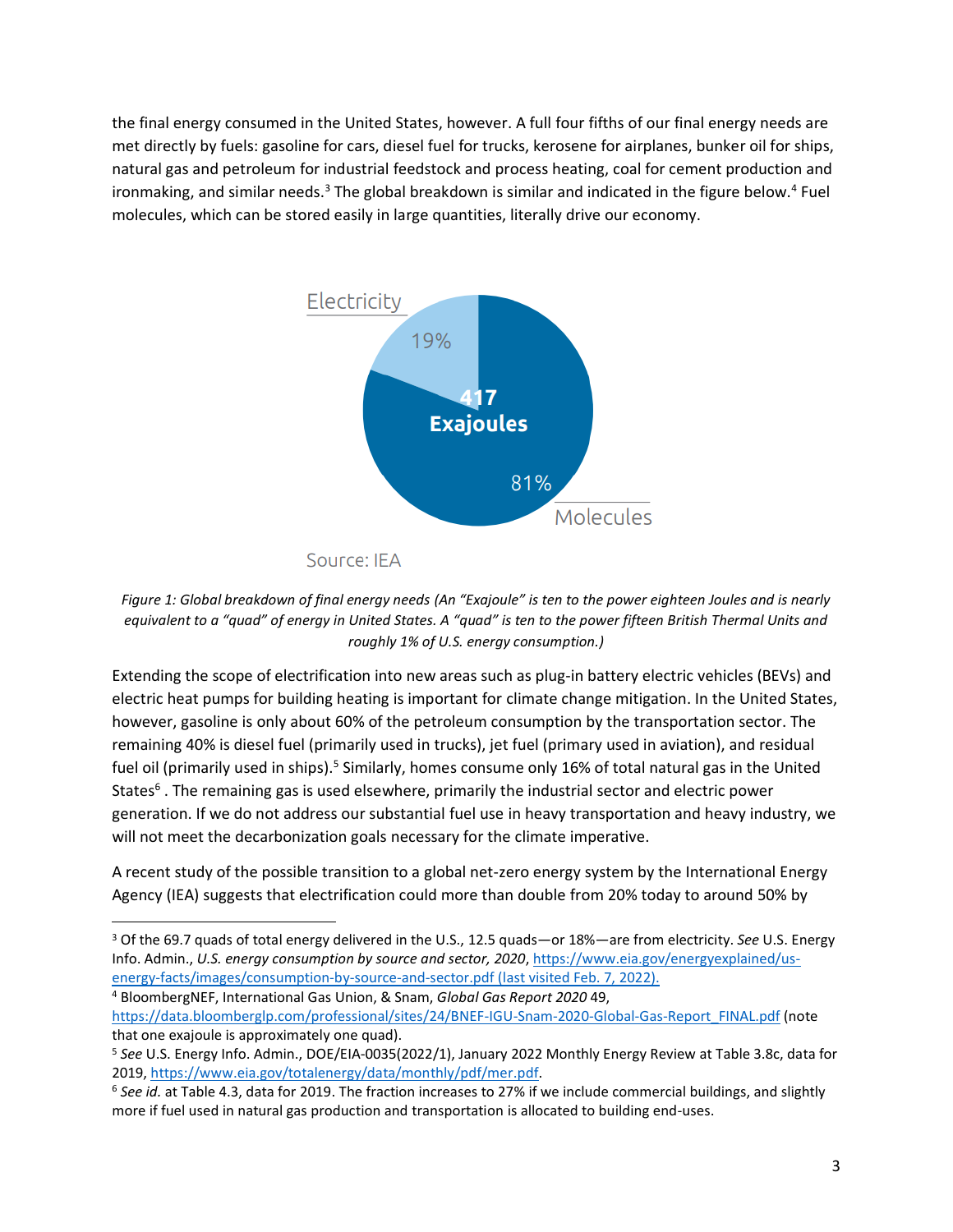2050, including almost complete electrification of cars and significant electrification (approaching 70%) of buildings. <sup>7</sup> Further electrification, however, raised concerns in IEA's analysis based on materials availability, system reliability, and economic considerations. <sup>8</sup> Because so much energy is used today outside the current electricity system, integrating large new uses for electricity is far from trivial. Analysis by the California Fuel Cell Partnership suggests that electrifying all 17,000 drayage trucks at the San Pedro Bay ports alone could require six gigawatts (GW) peak electric generation and local distribution capacity for nightly charging, for example. <sup>9</sup> Six GW is approximately the capacity of all the wind turbines currently installed in California. The challenges of this electrification create an opportunity for hydrogen, which can be produced over time and stored for later use.<sup>10</sup>

# [3] Hydrogen is a versatile, carbon-free "energy carrier" that can substitute for some conventional fuels. We already have considerable industrial experience making and using hydrogen.

Hydrogen is the simplest, most abundant element in the universe, consisting of a single proton and single electron. It is a reactive element and on Earth is generally found bonded to another element like oxygen (in water), carbon (in methane), or nitrogen (in ammonia). When isolated, hydrogen is usually a diatomic molecule—called "H2"—which takes the form of an odorless, colorless gas. Hydrogen is a useful element because it releases significant energy when it reacts with oxygen from the air. One kilogram of hydrogen has a similar heating value (i.e., releases the same amount of heat during combustion) as one gallon of gasoline, but creates no CO<sub>2</sub> when used.<sup>11</sup> As a result hydrogen could be extremely useful as a carbon-free fuel molecule. Unfortunately, natural sources of hydrogen appear to be limited on Earth, so we need to manufacture it from other energy sources first. For this reason,

<sup>7</sup> Int'l Energy Agency, *Net-Zero by 2050: A Roadmap for the Global Energy Sector* (May 2021), [https://iea.blob.core.windows.net/assets/deebef5d-0c34-4539-9d0c-10b13d840027/NetZeroby2050-](https://iea.blob.core.windows.net/assets/deebef5d-0c34-4539-9d0c-10b13d840027/NetZeroby2050-ARoadmapfortheGlobalEnergySector_CORR.pdf) [ARoadmapfortheGlobalEnergySector\\_CORR.pdf.](https://iea.blob.core.windows.net/assets/deebef5d-0c34-4539-9d0c-10b13d840027/NetZeroby2050-ARoadmapfortheGlobalEnergySector_CORR.pdf)

<sup>8</sup> *Id.* at 140. Battery technology limitations including energy density and material requirements, as well as peak electric capacity and grid load limitations, constrain further electrification in the IEA scenario. An alternative All-Electric looks at the implications of electrifying all road vehicles, but IEA cautions that the additional battery development, production, charging infrastructure, peak grid loads, and grid energy storage "create additional challenges" and "undesirable side effects" "requiring significant additional investment" and "increasing the vulnerability of the transport system".

<sup>9</sup> *See* Cal. Fuel Cell P'ship, *Fuel Cell Electric Trucks: Vision for Freight Movement in California—and Beyond* 10 (July 2021), [https://app.greenrope.com/content/Fuel-Cell-Electric-Trucks-Vision-CaFCP.pdf.](https://app.greenrope.com/content/Fuel-Cell-Electric-Trucks-Vision-CaFCP.pdf)

<sup>&</sup>lt;sup>10</sup> Bioenergy also often plays a prominent role in many U.S. and global decarbonization models. IEA's recent netzero-by-2050 scenario, for example, projects that global modern bioenergy production would increase from 34 Quads to 97 Quads by mid-century. Even at its current level, though, bioenergy production—especially the production of feedstocks used to make liquid biofuels—poses substantial sustainability challenges. *See* Int'l Energy Agency, *Net-Zero by 2050: A Roadmap for the Global Energy Sector*, Table 2.8 (May 2021),

[https://iea.blob.core.windows.net/assets/deebef5d-0c34-4539-9d0c-10b13d840027/NetZeroby2050-](https://iea.blob.core.windows.net/assets/deebef5d-0c34-4539-9d0c-10b13d840027/NetZeroby2050-ARoadmapfortheGlobalEnergySector_CORR.pdf) [ARoadmapfortheGlobalEnergySector\\_CORR.pdf](https://iea.blob.core.windows.net/assets/deebef5d-0c34-4539-9d0c-10b13d840027/NetZeroby2050-ARoadmapfortheGlobalEnergySector_CORR.pdf) (indicating 36 and 102 exajoules of modern bioenergy in 2020 and 2050, respectively); *see also* Energy Transitions Comm'n, *Bioresources Within a Net-Zero Emissions Economy: Making a Sustainable Approach Possible* (Jul. 6, 2021), [https://www.energy-transitions.org/energy-transitions](https://www.energy-transitions.org/energy-transitions-commission-warns-demand-for-biomass-likely-to-exceed-sustainable-supply/)[commission-warns-demand-for-biomass-likely-to-exceed-sustainable-supply/.](https://www.energy-transitions.org/energy-transitions-commission-warns-demand-for-biomass-likely-to-exceed-sustainable-supply/)

<sup>&</sup>lt;sup>11</sup> According to U.S. EPA, combustion of motor gasoline emits 8.78 kg of CO<sub>2</sub> per gallon. *See* Env't Prot. Agency, *Emission Factors for Greenhouse Gas Inventories* (Mar. 9, 2018)[, https://www.epa.gov/sites/default/files/2018-](https://www.epa.gov/sites/default/files/2018-03/documents/emission-factors_mar_2018_0.pdf) [03/documents/emission-factors\\_mar\\_2018\\_0.pdf](https://www.epa.gov/sites/default/files/2018-03/documents/emission-factors_mar_2018_0.pdf)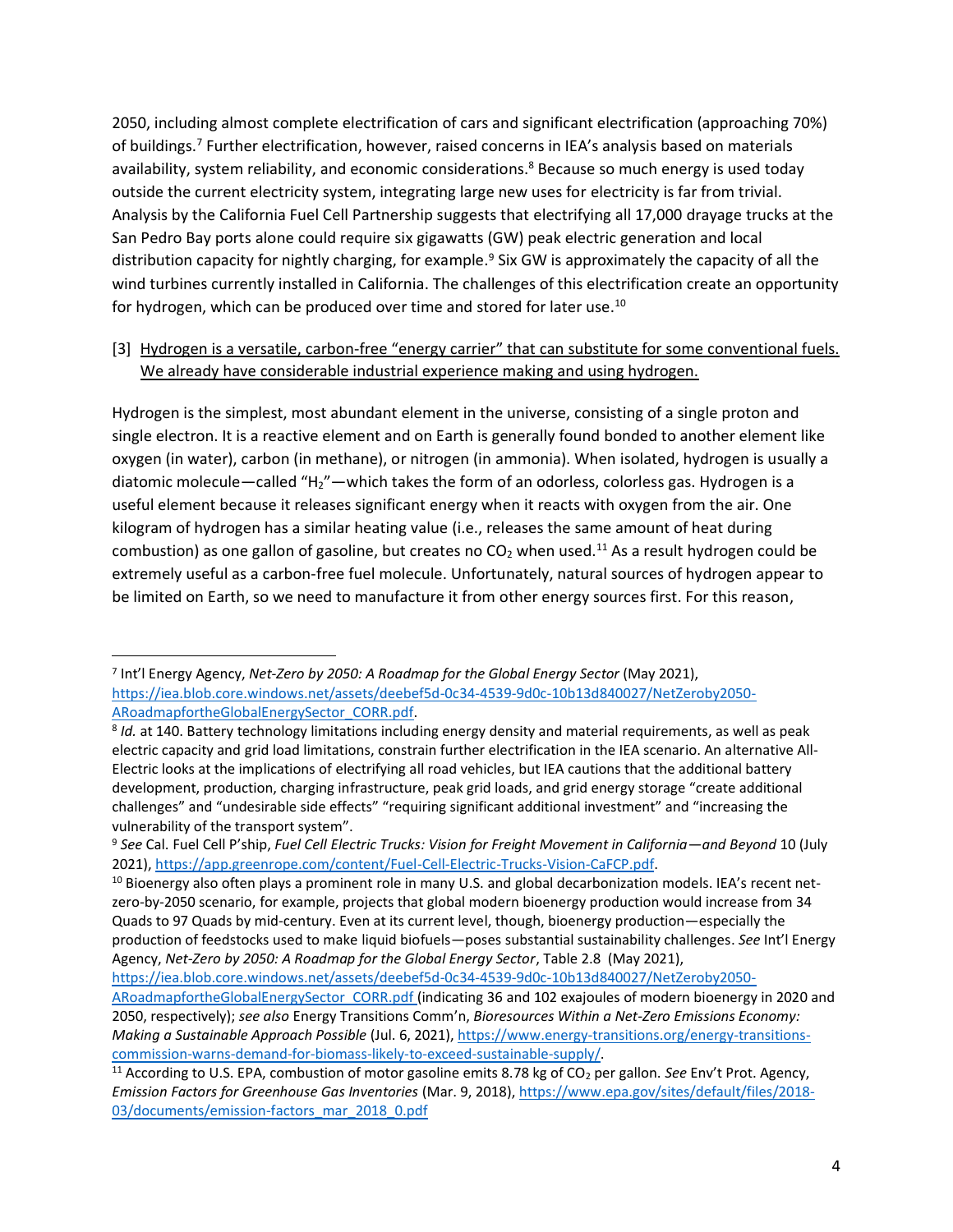hydrogen is sometimes called an "energy carrier" rather than a source of primary energy like natural gas, wind, and sunlight.

Around 70 million metric tons<sup>12</sup> of hydrogen are currently produced each year around the world (about 10 million metric tons of which are produced in the U.S.) primarily by natural gas reforming with lesser amounts from coal gasification and a small percentage by electrolysis.<sup>13</sup> In natural gas reforming, high temperatures drive conversion of hydrocarbons such as methane into a mixture of hydrogen, carbon monoxide, and carbon dioxide, which is then further converted to carbon dioxide and additional hydrogen by reaction with water. In electrolysis, an electric current (and sometimes thermal energy) is used to split water molecules into hydrogen and oxygen. In both processes the hydrogen product contains roughly 70% of the energy used to make it.<sup>14</sup> Although the hydrogen product itself contains no carbon and produces no carbon dioxide when used, the greenhouse gas emissions from either the reforming process or the electricity for the electrolysis process can be significant.

The vast majority of the hydrogen produced globally today is used in the refining industry and the fertilizer industry.<sup>15</sup> Where additional hydrogen is available it is usually used, however. Hydrogen is regularly blended into fuel gas systems where it occurs in industrial processes. <sup>16</sup> In Singapore, hydrogen can account for more than half the gas used in cooking and water heating. <sup>17</sup> Natural gas in Hawaii has an elevated hydrogen content due to its production.<sup>18</sup> In California, where some hydrogen fueling infrastructure has been developed, around 10,000 fuel cell vehicles are registered. 19

[4] In the U.S., hydrogen could contribute to a billion metric tons per year  $CO<sub>2</sub>$  opportunity. Special uses will include heavy transportation and heavy industry.

Although hydrogen may be useful for decarbonizing many parts of the economy, several special hydrogen opportunities are highlighted below, particularly in heavy transportation and heavy industry.

<sup>&</sup>lt;sup>12</sup> One metric ton is 1000 kilograms (equal to 2,205 pounds).

<sup>13</sup> U.S. Dep't of Energy, Office of Fossil Energy, *Hydrogen Strategy: Enabling A Low-Carbon Economy* at Fig. 3 (Jul. 2020), https://www.energy.gov/sites/prod/files/2020/07/f76/USDOE\_FE\_Hydrogen\_Strategy\_July2020.pdf. According to IEA, an additional 40 million metric tons per year are produced as mixed gas streams such as used in methanol production. *See* Int'l Energy Agency, *The Future of Hydrogen* at Fig. 6 (Jun. 2019), [https://iea.blob.core.windows.net/assets/9e3a3493-b9a6-4b7d-b499-](https://iea.blob.core.windows.net/assets/9e3a3493-b9a6-4b7d-b499-7ca48e357561/The_Future_of_Hydrogen.pdf)

<sup>7</sup>ca48e357561/The Future of Hydrogen.pdf.

<sup>14</sup> *See* Int'l Energy Agency*, The Future of Hydrogen: Data and Assumptions* (Jun. 2019), [https://www.iea.org/reports/the-future-of-hydrogen/data-and-assumptions.](https://www.iea.org/reports/the-future-of-hydrogen/data-and-assumptions)

<sup>15</sup> *See* Int'l Energy Agency*, The Future of Hydrogen* at Fig. 6 (Jun. 2019),

[https://iea.blob.core.windows.net/assets/9e3a3493-b9a6-4b7d-b499-](https://iea.blob.core.windows.net/assets/9e3a3493-b9a6-4b7d-b499-7ca48e357561/The_Future_of_Hydrogen.pdf)

<sup>7</sup>ca48e357561/The Future of Hydrogen.pdf.

<sup>16</sup> Robert G. Kunz, *Environmental Calculations: A Multimedia Approach* 385, Appendix L. Combustion of Refinery Fuel Gas (2009).

<sup>17</sup> *See* Clean Air Task Force, *Decarbonization in Singapore: Hydrogen and the Long-Term Low-Emissions Development Strategy (LEDS)* (April 2021), [https://cdn.catf.us/wp-content/uploads/2021/04/21092359/CATF-](https://cdn.catf.us/wp-content/uploads/2021/04/21092359/CATF-Singapore-Decarbonization-Final.pdf)[Singapore-Decarbonization-Final.pdf.](https://cdn.catf.us/wp-content/uploads/2021/04/21092359/CATF-Singapore-Decarbonization-Final.pdf)

<sup>18</sup> Hawaii Gas, *Hydrogen*[, https://www.hawaiigas.com/clean-energy/hydrogen/](https://www.hawaiigas.com/clean-energy/hydrogen/) (last visited Feb. 7, 2022).

<sup>19</sup> *See* California Air Resources Board, 2021 Annual Evaluation of Fuel Cell Electric Vehicle Deployment and Hydrogen Fuel Station Network Development, Sept. 2021, [https://ww2.arb.ca.gov/sites/default/files/2021-](https://ww2.arb.ca.gov/sites/default/files/2021-09/2021_AB-8_FINAL.pdf) [09/2021\\_AB-8\\_FINAL.pdf](https://ww2.arb.ca.gov/sites/default/files/2021-09/2021_AB-8_FINAL.pdf)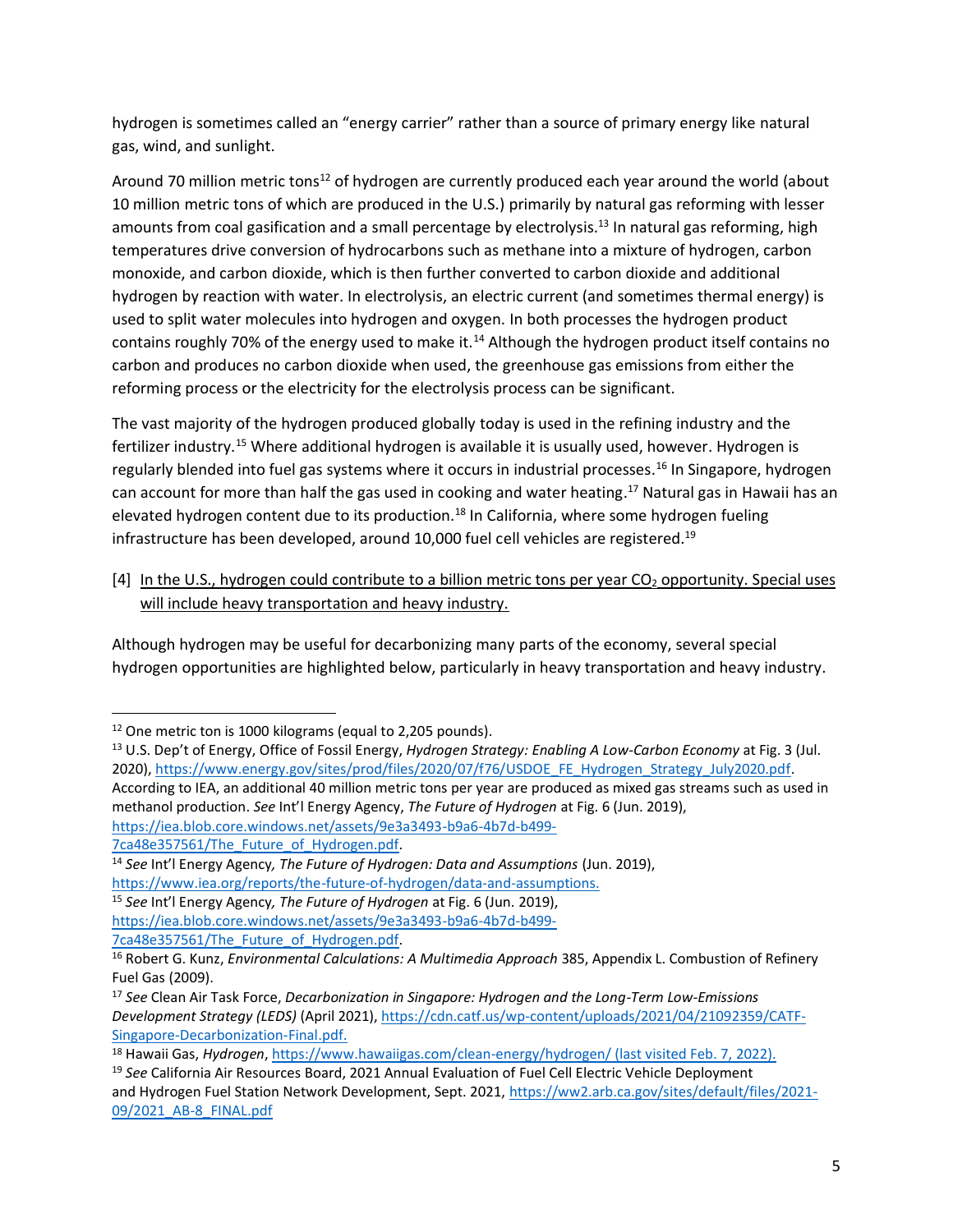The total  $CO<sub>2</sub>$  emissions for these sectors of the U.S. economy are over 1 billion metric tons per year, on par with  $CO<sub>2</sub>$  emissions from all U.S. cars and light trucks.<sup>20</sup>

# *Trucking*

Heavy trucking produces around 2.3 billion metric tons<sup>21</sup> per year of CO<sub>2</sub>, of which about 450 million metric tons<sup>22</sup> per year are in the U.S. Electric drivetrains with onboard battery energy storage similar to electric cars appear likely to be a powerful decarbonization tool for the heavy trucking sector. Electrification with catenary wires and other continuous electricity delivery systems are also the subject of research and may play a role in very high-throughput corridors. The fundamentals of onboard fuel and battery energy storage suggest that hydrogen or other zero-carbon fuels could play a substantial role in long-haul heavy trucking, however.

The table below provides recent estimates from the National Renewable Energy Laboratory (NREL) on the weight, range, and refueling time for heavy trucks with plug-in battery electric vehicle (BEV) and hydrogen fuel cell electric vehicle (FCEV) drivetrains. These drivetrains are similar in many ways, but the FCEV drivetrain has a much smaller battery and includes several compressed gaseous hydrogen storage tanks and fuels cells that the BEV does not have.

|                                             | <b>Plug-In Battery Electric</b><br><b>Vehicle (BEV)</b> | <b>Hydrogen Fuel Cell Electric</b><br><b>Vehicle (FCEV)</b> |
|---------------------------------------------|---------------------------------------------------------|-------------------------------------------------------------|
| Range (Nominal with NREL Speed<br>Profile)  | 750 miles                                               | 750 miles                                                   |
| Drivetrain Weight (Including<br>Batteries)  | 21,000 pounds                                           | 6,000 pounds                                                |
| <b>Battery Weight</b>                       | 19,500 pounds                                           | 220 pounds                                                  |
| Charging or Fueling Time<br>(Regular/Fast)* | 3 hours 36 minutes / 1 hour<br>48 minutes               | 14 minutes / 7 minutes                                      |

\* Regular charging and fueling assumes 500 kW and 5 kg/min respectively. Fast charging and fueling assumes 1000 kW and 10 kg/min respectively

*Figure 2: Long-Haul Class 8 Truck Drivetrain Comparison with Current Technology<sup>23</sup>*

[IEO2019&map=&ctype=linechart&sourcekey=0](https://www.eia.gov/outlooks/aeo/data/browser/#/?id=51-IEO2019®ion=0-0&cases=Reference&start=2010&end=2050&f=A&linechart=~Reference-d080819.14-51-IEO2019&map=&ctype=linechart&sourcekey=0) (last visited Feb. 7, 2022).

<sup>&</sup>lt;sup>20</sup> See https://www.epa.gov/system/files/documents/2021-12/420f21076.pdf.

<sup>&</sup>lt;sup>21</sup> Calculated by CATF based on fuel consumption data of 31 quads, assuming 74 kg of CO<sub>2</sub> per MMBtu of fuel. See U.S. Energy Info. Admin, *International Energy Outlook 2019*,

[https://www.eia.gov/outlooks/aeo/data/browser/#/?id=51-IEO2019&region=0-](https://www.eia.gov/outlooks/aeo/data/browser/#/?id=51-IEO2019®ion=0-0&cases=Reference&start=2010&end=2050&f=A&linechart=~Reference-d080819.14-51-IEO2019&map=&ctype=linechart&sourcekey=0)

[<sup>0&</sup>amp;cases=Reference&start=2010&end=2050&f=A&linechart=~Reference-d080819.14-51-](https://www.eia.gov/outlooks/aeo/data/browser/#/?id=51-IEO2019®ion=0-0&cases=Reference&start=2010&end=2050&f=A&linechart=~Reference-d080819.14-51-IEO2019&map=&ctype=linechart&sourcekey=0)

<sup>22</sup> *See* Env't Prot. Agency, *Fast Facts on Transportation Greenhouse Gas Emissions*,

<https://www.epa.gov/greenvehicles/fast-facts-transportation-greenhouse-gas-emissions> (last visited Feb. 7, 2022); *see also* Env't Prot. Agency, Greenhouse Gas Inventory Data Explorer,

<https://cfpub.epa.gov/ghgdata/inventoryexplorer/#allsectors/allsectors/allgas/econsect/current> (last visited Feb. 7, 2022).

<sup>23</sup> *See* Nat'l Renewable Energy Lab'y, *Spatial and Temporal Analysis of the Total Cost of Ownership for Class 8 Tractors and Class 4 Parcel Delivery Trucks* Figures 13 and 14, Tables 1 and 7 (Sept. 2021), [https://www.nrel.gov/docs/fy21osti/71796.pdf.](https://www.nrel.gov/docs/fy21osti/71796.pdf)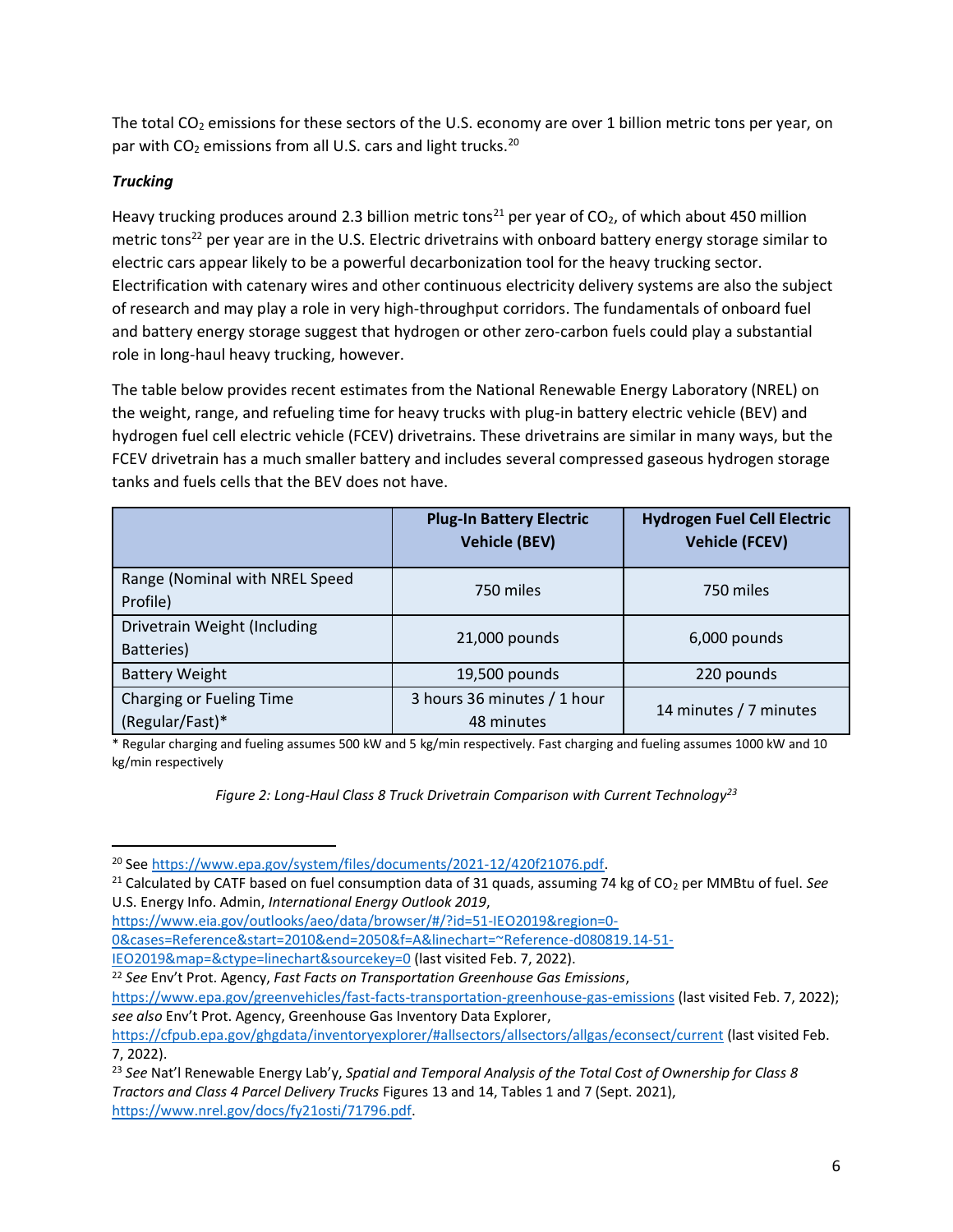Overall, for a long-haul heavy-duty truck, the hydrogen system saves nearly 10 tons in battery weight, preserves more than 7 tons in payload capacity, and reduces charging or refueling time by several hours per stop. According to recent NREL research, these advantages of the hydrogen fuel cell drivetrain lead to reduced costs for truck owners on certain routes. That reduced cost, in addition to the operational flexibility of hydrogen drivetrains, suggests that availability of hydrogen fuel cell electric trucks and fueling infrastructure would be a significant decarbonization promoter. Major manufacturers see this opportunity and are developing commercial products to pursue it.<sup>24</sup>

While not the majority of truck activity, long-haul (e.g., sleeper) routes, defined by NREL as greater than 500 miles, make up approximately 49%<sup>25</sup> of fuel consumption in the U.S. heavy truck sector.

#### *Aviation*

The global aviation sector released about 1 billion metric tons of  $CO<sub>2</sub>$  in 2019,<sup>26</sup> rising fast from only 713 million metric tons in 2009,<sup>27</sup> and the United States is responsible for approximately 24% of those emissions.<sup>28</sup> This is a sector that needs zero- carbon fuels for a significant portion of its operations. Twothirds of the fuel consumed in the aviation sector is for flights in excess of 1500 kilometers (km)<sup>29</sup> and nearly 90% of the fuel is used in flights longer than 750 km.<sup>30</sup> Electrifying these would be exceedingly difficult. The engines of a very large commercial airliner can produce as much as 300 MW peak power – the size of a modest power plant – and on-board fuel storage can exceed 3,400 MWh.<sup>31</sup> A recent analysis indicates that at least a 50-fold decrease in the weight of batteries would be necessary to achieve a range of 1500 km in a typical commercial airliner similar to a Boeing 737.<sup>32</sup>

<sup>26</sup> Int'l Energy Agency, Aviation (Nov. 2021),<https://www.iea.org/reports/aviation> (CO<sub>2</sub> emissions); Env't Prot. Agency, *Emission Factors for Greenhouse Gas Inventories* (Mar. 9, 2018),

<sup>&</sup>lt;sup>24</sup> Air Products and Cummins to Accelerate Development and Deployment of Hydrogen Fuel Cell Trucks, July 2021, available a[t https://www.cummins.com/news/releases/2021/07/26/air-products-and-cummins-accelerate](https://www.cummins.com/news/releases/2021/07/26/air-products-and-cummins-accelerate-development-and-deployment-hydrogen)[development-and-deployment-hydrogen.](https://www.cummins.com/news/releases/2021/07/26/air-products-and-cummins-accelerate-development-and-deployment-hydrogen) See also [https://www.greencarcongress.com/2021/06/20210614](https://www.greencarcongress.com/2021/06/20210614-pola.html) [pola.html](https://www.greencarcongress.com/2021/06/20210614-pola.html) and [https://www.cnbc.com/2021/11/12/too-risky-to-not-use-battery-and-hydrogen-tech-daimler-truck](https://www.cnbc.com/2021/11/12/too-risky-to-not-use-battery-and-hydrogen-tech-daimler-truck-ceo.html)[ceo.html.](https://www.cnbc.com/2021/11/12/too-risky-to-not-use-battery-and-hydrogen-tech-daimler-truck-ceo.html)

<sup>25</sup> *See* Dep't of Transp., *Freight Facts and Figures 2017*, Table 2-3, Figure 2-1, Table 6-8, Table 6-9 (Oct. 13, 2017), [https://www.bts.dot.gov/sites/bts.dot.gov/files/docs/FFF\\_2017.pdf.](https://www.bts.dot.gov/sites/bts.dot.gov/files/docs/FFF_2017.pdf)

[https://www.epa.gov/sites/default/files/2018-03/documents/emission-factors\\_mar\\_2018\\_0.pdf](https://www.epa.gov/sites/default/files/2018-03/documents/emission-factors_mar_2018_0.pdf) (energy and fuel consumption back-calculated using U.S. EPA factors).

<sup>27</sup> *See* Int'l Energy Agency, *Aviation* (Nov. 2021)[, https://www.iea.org/reports/aviation.](https://www.iea.org/reports/aviation)

<sup>28</sup> *See* Our World in Data, *Share of global CO₂ emissions from aviation, 2018*,

<https://ourworldindata.org/grapher/share-co2-emissions-aviation?country=> (last visited Feb. 7, 2022).

<sup>29</sup> *See* Hannah Ritchie, *Short-haul vs. long-haul; rich vs. poor countries: where do global CO<sup>2</sup> emissions from aviation come from?*, Our World in Data (Oct. 23, 2020), [https://ourworldindata.org/breakdown-co2-aviation.](https://ourworldindata.org/breakdown-co2-aviation)

<sup>30</sup> Alan H. Epstein & Steven M. O'Flarity*, Considerations for Reducing Aviation's CO<sup>2</sup> with Aircraft Electric Propulsion*, 35 J. of Propulsion and Power 572, 580 (May 2019).

<sup>31</sup> This is more than a California utility battery reported to be the largest in the world. *See* Burns & McDonnell, *Burns & McDonnell Completes Construction at Largest Battery Storage Facility in the World* (Aug. 19, 2021), [https://www.burnsmcd.com/insightsnews/in-the-news/2021/08/largest-battery-storage-facility-in-world.](https://www.burnsmcd.com/insightsnews/in-the-news/2021/08/largest-battery-storage-facility-in-world)

<sup>32</sup> Alan H. Epstein & Steven M. O'Flarity*, Considerations for Reducing Aviation's CO<sup>2</sup> with Aircraft Electric Propulsion*, 35 J. of Propulsion and Power 572, 574 (May 2019).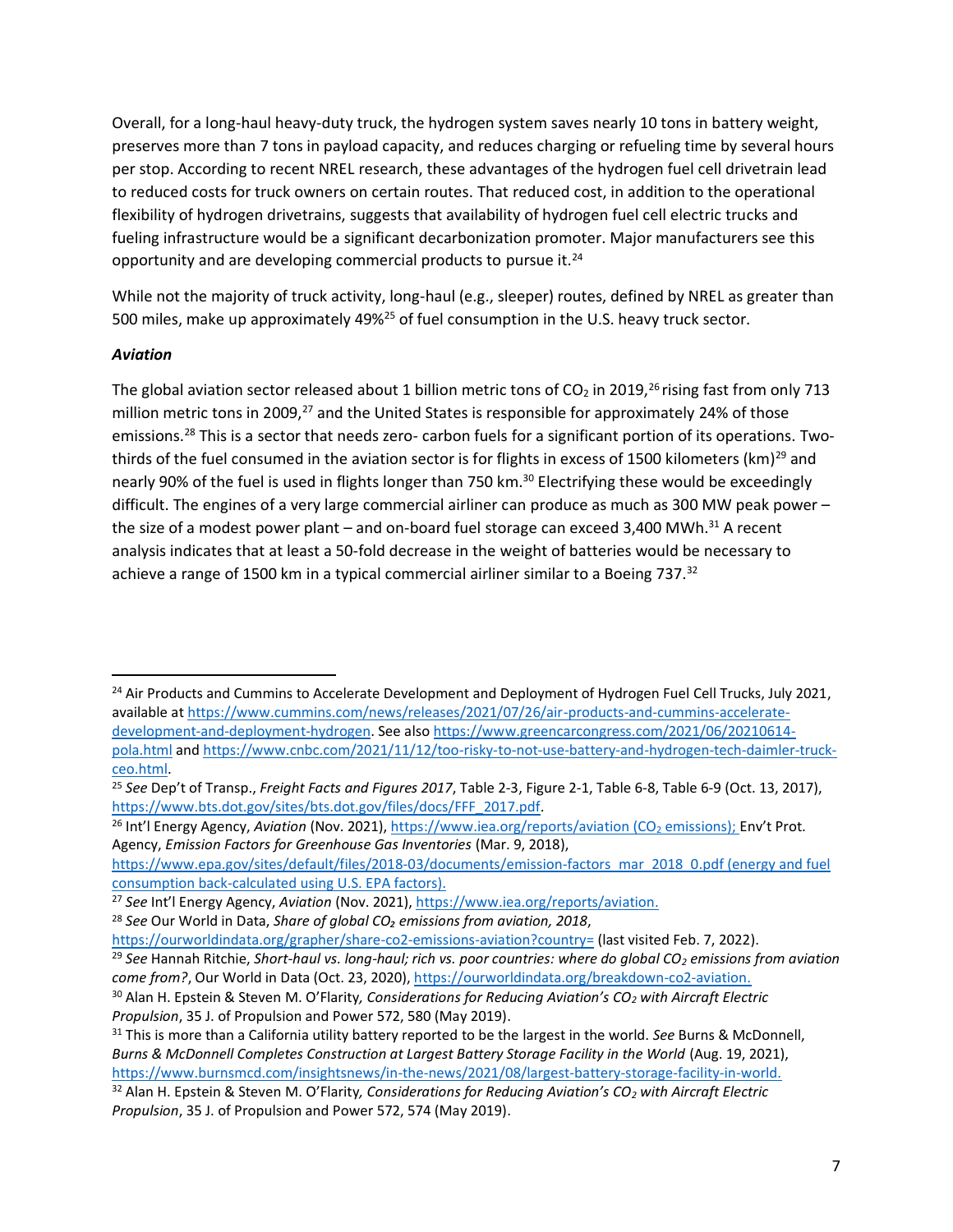"Sustainable aviation fuels" ("SAF") is a catch-all phrase for drop-in liquid fuel replacements for conventional kerosene used in aviation.<sup>33</sup> Often these are actually biofuels, which are not always carbon neutral or sustainably produced and can have high land, energy, and water requirements. According to multiple recent analyses of feasible projected biofuels production over the next three decades, even total projected biofuels production would be insufficient to meet increased aviation energy demand (and assuming that all biofuels could be directed towards the aviation sector).<sup>34</sup>

Major manufacturers are developing new hydrogen-fueled propulsion systems for next-generation flight<sup>35</sup> and it is claimed that hydrogen has been used as experimental fuel in large jet aircraft in the past.<sup>36</sup> These appear to have promise and should be part of the research, design, and development (RD&D) portfolio of decarbonization solutions pursued by the United States and other countries. Compressed hydrogen occupies 6.5 times<sup>37</sup> more space than kerosene however, and cryogenic hydrogen must be maintained at temperatures around -423 Fahrenheit.<sup>38</sup> As a result, it remains an open question how useful hydrogen itself will be in the aviation sector. Synthetic kerosene or similar manufactured hydrocarbons may have a much larger role.

Hydrocarbons generally, and fuels in particular, can be synthesized artificially from mixtures of hydrogen and carbon monoxide, such as has been done for decades at the Dakota Gasification Company plant in the U.S. and similar facilities in South Africa. When the carbon monoxide is derived from CO<sub>2</sub> extracted from the air (e.g., "direct air capture" or DAC) and the required hydrogen produced without  $CO<sub>2</sub>$ emissions, the resulting fuel theoretically can be carbon-neutral over its lifecycle (or possibly carbonnegative depending on the source of the  $CO<sub>2</sub>$ ). Synthetic kerosene, which could be a drop-in replacement for current aviation fuels, has been identified as a leading candidate for decarbonizing the aviation sector alongside biomass-derived SAF, to the extent those can be produced sustainably with very low greenhouse gas footprint.

### *Marine Shipping*

The marine shipping sector emits about 1 billion metric tons of  $CO<sub>2</sub>$  – similar to the global aviation sector. If the global shipping sector were a country, it would rank sixth on a list of countries with the

<sup>33</sup> *See* Int'l Air Transp. Ass'n, *What is SAF?*,

<https://www.iata.org/contentassets/d13875e9ed784f75bac90f000760e998/saf-what-is-saf.pdf> (last visited Feb. 7, 2022).

<sup>&</sup>lt;sup>34</sup> For projected aviation energy demand, see: (1) DNV-GL's Energy Transition Outlook 2021; (2) EIA's 2021 International Energy Outlook; (3) Organization of the Petroleum Exporting Countries' (OPEC) World Oil Outlook 2021; and (4) IEA's World Energy Outlook 2021. For projected biofuels production, *see* Int'l Energy Agency, *Transport Biofuels* (Nov. 2021), [https://www.iea.org/reports/transport-biofuels.](https://www.iea.org/reports/transport-biofuels)

<sup>35</sup> Sabri Ben-Achour, *How close are hydrogen planes, really?*, Marketplace (Oct. 28, 2021), [https://www.marketplace.org/2021/10/28/how-close-are-hydrogen-planes-really/.](https://www.marketplace.org/2021/10/28/how-close-are-hydrogen-planes-really/) 

<sup>36</sup> Tupolev, *The 95th anniversary of Aleksey Tupolev's birth*, (May 20, 2020), [https://www.tupolev.ru/en/press/news/2020/the-95th-anniversary-of-aleksey-tupolev-s](https://www.tupolev.ru/en/press/news/2020/the-95th-anniversary-of-aleksey-tupolev-s-birth/?sphrase_id=52122)birth/?sphrase\_id=52122.

<sup>37</sup> *See* Bernard Chukwudi Tashie-Lewis & Somtochukwu Godfrey Nnabuife, *Hydrogen Production, Distribution, Storage and Power Conversion in a Hydrogen Economy - A Technology Review*, 8 Chem. Eng'g J. Advances 100172, Table 1 (Nov. 15, 2021).

<sup>38</sup> *See* Dep't of Energy, Office of Energy Efficiency & Renewable Energy, *Module 1: Hydrogen Properties* 1-4 (Dec. 2001), [https://www1.eere.energy.gov/hydrogenandfuelcells/tech\\_validation/pdfs/fcm01r0.pdf.](https://www1.eere.energy.gov/hydrogenandfuelcells/tech_validation/pdfs/fcm01r0.pdf)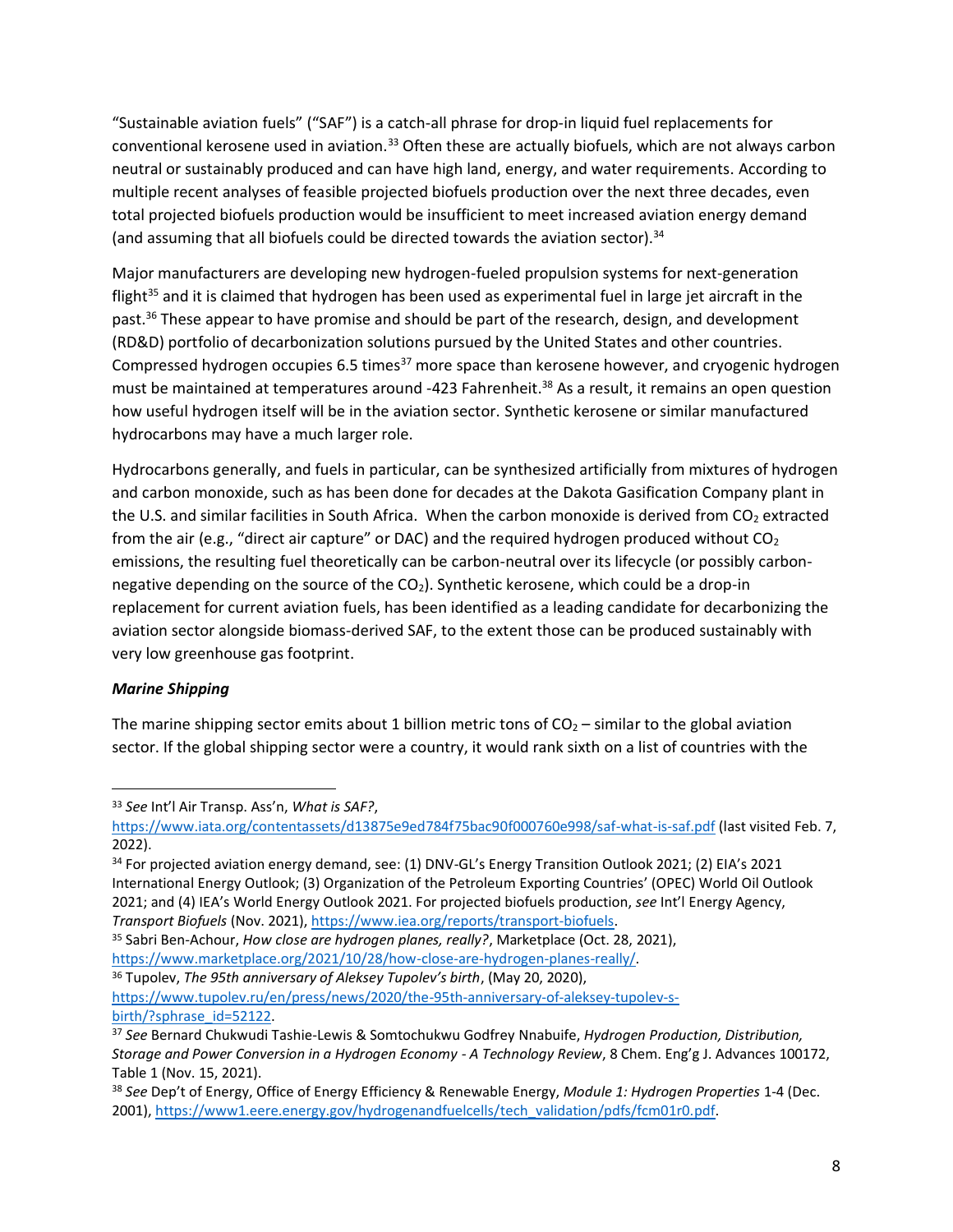highest greenhouse gas emissions. Approximately 13% of these emissions are attributable to ships calling on U.S. ports.<sup>39</sup> Trade, in particular, places special demands on shipping. In fact, half of marine shipping container traffic at U.S. ports is with China and Taiwan, South Korea, and Japan, all located on the far side of the Pacific Ocean. 40

Like trucking, some marine routes may be served by batteries, but longer transoceanic routes are widely acknowledged to require onboard fuel storage. In a 2020 comparative analysis of multiple fuel options for transoceanic cargo vessels, Lloyd's Register and UMAS (a consultancy affiliated with University College London) determined that "battery technology is simply not competitive and still requires significant development in terms of size, weight and cost of operation before it could be a viable technology as a main propulsion."<sup>41</sup> Energy analyst Vaclav Smil calculates that the battery pack needed to power a large container ship from Asia to Europe would weigh approximately 100,000 metric tons and fill roughly 40% of the vessel's available cargo space—"an economically ruinous proposition."<sup>42</sup> Biofuels offer better energy density than batteries, but as with aviation, the supply of sustainable, climate-beneficial biofuels is insufficient to meet projected demand from the marine sector.

Ammonia (produced from low-carbon hydrogen combined with nitrogen from the air) has emerged as the key decarbonized fuel for this service, and numerous companies are working to develop low-carbon ammonia as a shipping fuel.<sup>43</sup> Ammonia is often preferred as a solution in the marine shipping sector compared to hydrogen due to its energy density: gaseous hydrogen, liquid hydrogen, and liquid ammonia have volumetric energy densities of 7.5 GJ/m<sup>3</sup>, 8.5 GJ/m<sup>3</sup>, and 12.7 GJ/m<sup>3</sup>, respectively.<sup>44</sup>

Marine vessels, especially the transoceanic container ships, bulk carriers, and oil tankers that collectively account for 55% of the marine sector's GHG emissions, are particularly well positioned for a shift to ammonia fueled internal combustion engines and combustion turbines (and possibly solid oxide fuel cells). Container ships and bulk carriers consumed 118 million metric tons of heavy fuel oil-equivalent fuel in 2018. If those same ships ran on ammonia instead of conventional fuel oil, they would have consumed 223 million metric tons of ammonia. The supply chain for ammonia bunker fuel can build on an existing industrial base that produces approximately 180 million metric tons of ammonia annually.

<sup>&</sup>lt;sup>39</sup> Estimate by International Council on Clean Transportation (ICCT) based on assessment that imports and exports to and from the U.S. represent 13% of global trade by mass. Communications with ICCT on file with CATF. <sup>40</sup> Calculated by CATF from U.S. government data available at [https://www.maritime.dot.gov/data-reports/data](https://www.maritime.dot.gov/data-reports/data-statistics/us-waterborne-foreign-trade-trading-partners)[statistics/us-waterborne-foreign-trade-trading-partners](https://www.maritime.dot.gov/data-reports/data-statistics/us-waterborne-foreign-trade-trading-partners)

<sup>41</sup> Lloyd's Register & University Maritime Advisory Services (UMAS), *Techno-Economic Assessment of Zero-Carbon Fuels* 34 (Mar. 2020), [https://www.lr.org/en/insights/global-m](https://www.lr.org/en/insights/global-)arine-trends-2030/techno-economic-assessment-ofzero-carbon-fuels/.

<sup>42</sup> Vaclav Smil, *Electric Container Ships Are Stuck on the Horizon: Batteries still can't scale up to power the world's biggest vessels,* IEEE SPECTRUM (Feb. 27, 2019), [https://spectrum.ieee.org/transportation/marine/electric](https://spectrum.ieee.org/transportation/marine/electric-container-ships-are-stuck-on-the-horizon)[container-ships-are-stuck-on-the-horizon.](https://spectrum.ieee.org/transportation/marine/electric-container-ships-are-stuck-on-the-horizon)

<sup>&</sup>lt;sup>43</sup> Singapore port authority backs project to use ammonia as marine fuel, Reuters (Feb. 24, 2021), [https://www.reuters.com/article/us-singapore-bunker/singapore-port-authority-backs-project-to-use-ammonia](https://www.reuters.com/article/us-singapore-bunker/singapore-port-authority-backs-project-to-use-ammonia-as-marine-fuel-idUSKBN2AO0H0)[as-marine-fuel-idUSKBN2AO0H0.](https://www.reuters.com/article/us-singapore-bunker/singapore-port-authority-backs-project-to-use-ammonia-as-marine-fuel-idUSKBN2AO0H0)

<sup>44</sup> Tugce Ayvali et al., *The Position of Ammonia in Decarbonising Maritime Industry: An Overview and Perspectives:*  Part I, 65 Johnson Matthey Technol. Rev. 275 (2021).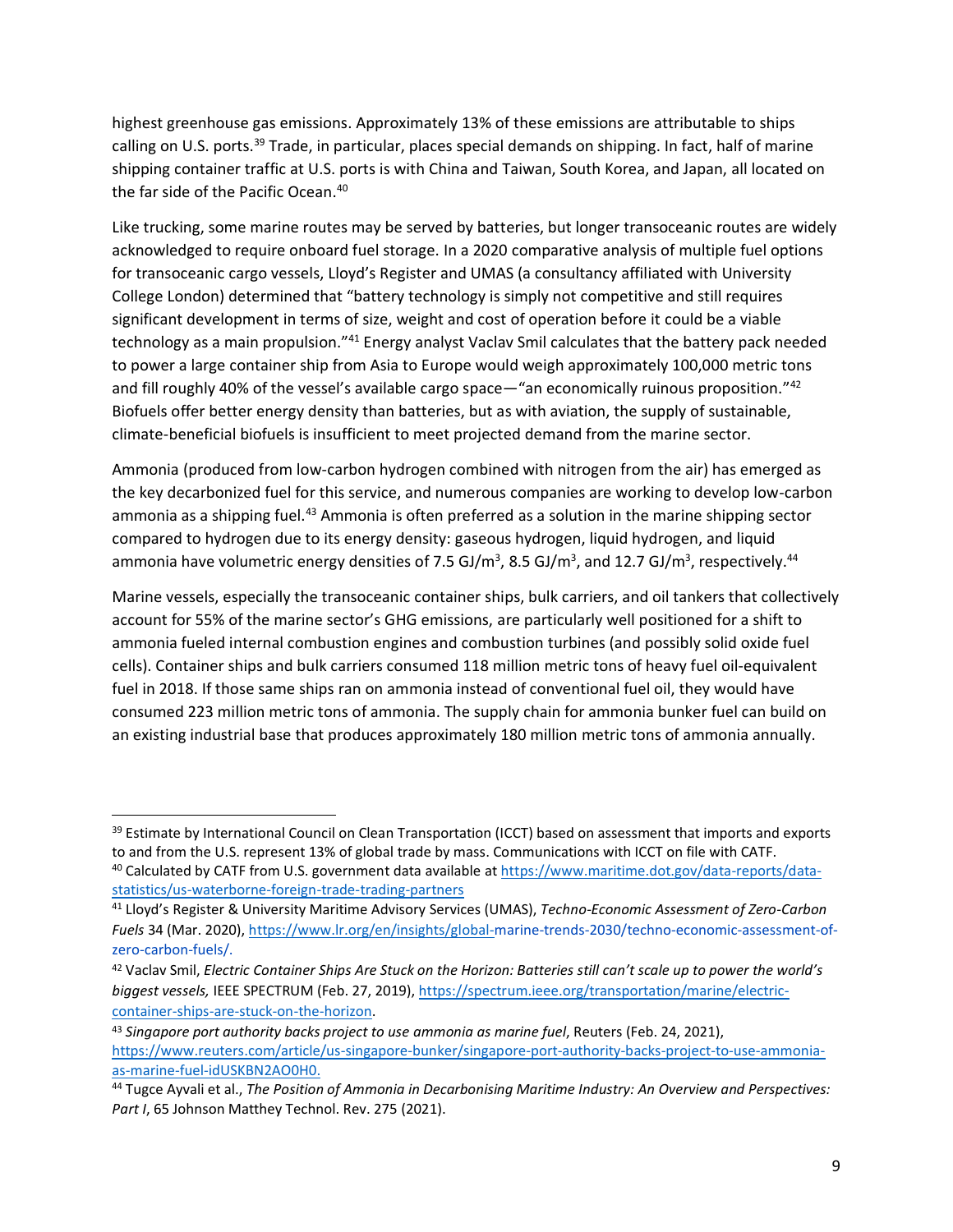Low-carbon ammonia can be integrated gradually into the shipping sector's fuel mix, which allows stakeholders to manage the cost of their transition to cleaner fuel.<sup>45</sup>

The shipping industry has already taken notice. AP Møller Maersk AS, the world's largest container ship and supply vessel company, announced it would reduce  $CO<sub>2</sub>$  emissions from operations to zero (on a net-basis) by 2050, identified ammonia as one of the low-carbon fuel options it would pursue, and backed the development of Europe's largest "green ammonia" production facility. <sup>46</sup> MAN Energy Solutions, whose engines "cover an estimated 50% of the power needed for all-world trade," is both designing new ammonia-compatible dual-fuel engines and developing the capacity to retrofit its existing engines to accommodate ammonia fuel. Engine maker Wärtsilä is working with Samsung Heavy Industries and other companies to develop ammonia-fueled ships, <sup>47</sup> and announced that its first ammonia engine model would be ready in 2023.<sup>48</sup> Finally, Australian mining major Fortescue announced in 2021 that it is retrofitting a ship "so that it can run almost totally on green ammonia" by the end of 2022. 49

### *Power Sector*

Despite the challenges of the scale of the energy system decarbonization problem, which are substantial, we are fortunate to have multiple technical options for decarbonizing the electric power sector. With policy support, renewables including wind and solar, fossil fuels with carbon capture, and nuclear energy could all play a meaningful role in reaching a zero- or near-zero carbon power sector by mid-century.

Deployment levels of wind and solar are growing fast and should be accelerated, but at very high levels of variable generation on the electric grid there arise prolonged periods where available resources may be insufficient to meet demand.<sup>50</sup> To provide required energy when variable resources are insufficient, most projections of electric system decarbonization with high levels of variable generation also retain

<sup>45</sup> *See* Clean Air Task Force, *Bridging the Gap: How Nuclear-Derived Zero-Carbon Fuels Can Help Decarbonize Marine Shipping* (Aug. 2021), [https://www.catf.us/wp-content/uploads/2021/08/NuclearZCFMarineShipping.pdf.](https://www.catf.us/wp-content/uploads/2021/08/NuclearZCFMarineShipping.pdf) <sup>46</sup> Maersk, *Maersk backs plan to build to Europe's largest green ammonia production facility* (Feb. 23, 2021), [https://www.maersk.com/news/articles/2021/02/23/maersk-backs-plan-to-build-europe-largest-green-ammonia](https://www.maersk.com/news/articles/2021/02/23/maersk-backs-plan-to-build-europe-largest-green-ammonia-facility)[facility.](https://www.maersk.com/news/articles/2021/02/23/maersk-backs-plan-to-build-europe-largest-green-ammonia-facility)

<sup>47</sup> Ship Technology, *Wartsila, SHI to develop ammonia-fuelled engines for upcoming newbuilds* (Sept. 22, 2021), [https://www.ship-technology.com/news/wartsila-shi-ammonia-fuelled-engines/.](https://www.ship-technology.com/news/wartsila-shi-ammonia-fuelled-engines/)

<sup>48</sup> Argus, *Wartsila targets ammonia-ready engine in 2023* (Jul. 14, 2021),

[https://www.argusmedia.com/en/news/2234110-wartsila-targets-ammoniaready-engine-in-2023.](https://www.argusmedia.com/en/news/2234110-wartsila-targets-ammoniaready-engine-in-2023)

<sup>49</sup> Fatima Bahtic, *Fortescue eyes 1st green ammonia-fuelled vessel by end of 2022*, Offshore Energy (Nov. 11, 2021), [https://www.offshore-energy.biz/fortescue-eyes-1st-green-ammonia-fuelled-vessel-by-end-of-2022/.](https://www.offshore-energy.biz/fortescue-eyes-1st-green-ammonia-fuelled-vessel-by-end-of-2022/)

<sup>50</sup> Dan Tong et al*.*, *Geophysical constraints on the reliability of solar and wind power worldwide*, 12 Nature Commc'ns 6146 (2021).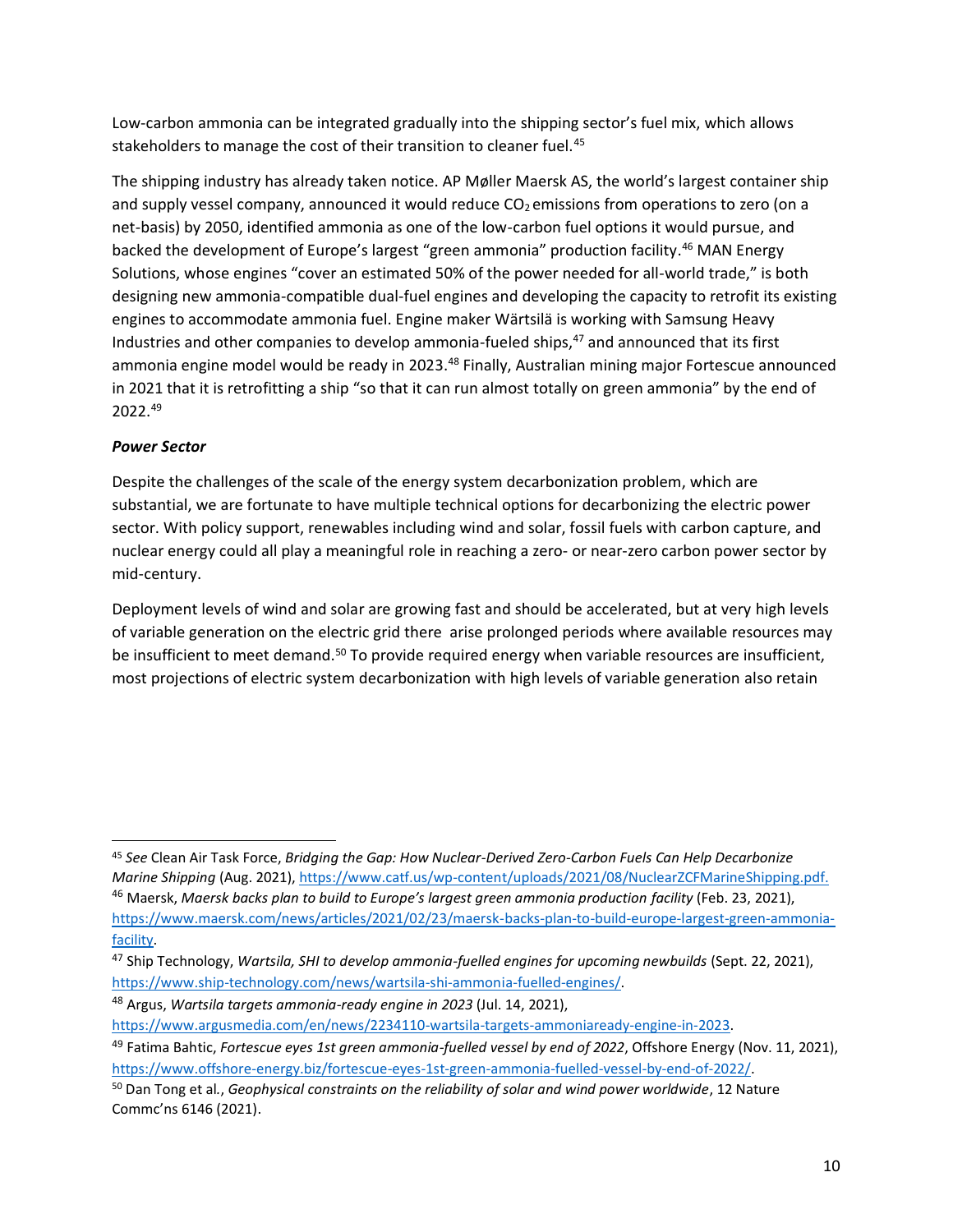significant "dispatchable" generation capacity, which must be clean to completely eliminate  $CO<sub>2</sub>$ emissions from the sector. 51, 52

CATF's own research in California, conducted with collaborators at Environmental Defense Fund, Stanford University, Princeton University, Energy & Environmental Economics (E3), University of San Diego, and The Brookings Institution, examined alternative system configurations for 100% decarbonization of the California electric grid by 2045 using an assortment of technology assumptions and several different modeling platforms. The models consistently demonstrated the significant technical and economic importance of maintaining clean firm power in highly renewable energy systems. 53

Hydrogen is one option to provide this clean dispatchable generation. Large utility gas turbines are available today with capability to fire hydrogen mixed with natural gas, and several original equipment manufacturers have committed to offering 100%-hydrogen capable machines by 2030. Geological storage of hydrogen is already used in the industrial sector in several locations in the U.S. and Europe, especially in salt caverns, with several hundred GW-hours of energy stored at multiple sites.<sup>54</sup> Early research suggests suitable geology for hydrogen storage may be reasonably widespread in the U.S.<sup>55</sup> and several power-sector projects under development are evaluating this type of capacity.<sup>56</sup>

### *Industrial Sector*

Heavy industry uses large quantities of coal, petroleum, and natural gas globally, around 90 quads annually including petroleum feedstocks.<sup>57</sup> Combustion of fuels for process heating alone in US industry results in more than 400 million metric tons of  $CO<sub>2</sub>$  annually, not including emissions from steel production (addressed below).<sup>58</sup> Some of these fuel loads can undoubtedly be electrified, but hydrogen is already burned in some industries and appears to have potential as a relatively direct substitute for

[https://iea.blob.core.windows.net/assets/4a50d774-5e8c-457e-bcc9-](https://iea.blob.core.windows.net/assets/4a50d774-5e8c-457e-bcc9-513357f9b2fb/World_Energy_Outlook_2017.pdf) [513357f9b2fb/World\\_Energy\\_Outlook\\_2017.pdf.](https://iea.blob.core.windows.net/assets/4a50d774-5e8c-457e-bcc9-513357f9b2fb/World_Energy_Outlook_2017.pdf)

<sup>51</sup> *See* The NorthBridge Group, "Review and Assessment of Literature on Deep Decarbonization in the United States: Importance of System Scale and Technological Diversity" (2021). [https://www.catf.us/wp](https://www.catf.us/wp-content/uploads/2021/06/NorthBridge_Deep_Decarbonization_Literature_Review.pdf)[content/uploads/2021/06/NorthBridge\\_Deep\\_Decarbonization\\_Literature\\_Review.pdf.](https://www.catf.us/wp-content/uploads/2021/06/NorthBridge_Deep_Decarbonization_Literature_Review.pdf)

<sup>52</sup> Julianne DeAngelo et al., Energy systems in scenarios at net-zero CO2 emissions, 12 Nature Commc'ns 6096 (2021).

<sup>53</sup> Jane Long et al., *Clean firm power is the key to California's carbon-free energy future*, Issues in Sci. and Techn. (Mar. 24, 2021)[, https://issues.org/california-decarbonizing-power-wind-solar-nuclear-gas/.](https://issues.org/california-decarbonizing-power-wind-solar-nuclear-gas/)

<sup>54</sup> *See e.g.*, Dr. Grégoire Hévin-Storengy, *Underground storage of Hydrogenin salt caverns* 16, European Workshop on Underground Energy Storage (Nov. 7-8, 2019), [https://energnet.eu/wp-content/uploads/2021/02/3-Hevin-](https://energnet.eu/wp-content/uploads/2021/02/3-Hevin-Underground-Storage-H2-in-Salt.pdf)[Underground-Storage-H2-in-Salt.pdf.](https://energnet.eu/wp-content/uploads/2021/02/3-Hevin-Underground-Storage-H2-in-Salt.pdf)

<sup>55</sup> Anna S. Lord et al, *Geologic storage of hydrogen: Scaling up to meet city transportation demands*, 39 Int'l J. of Hydrogen Energy 15570 (2014), [https://www.sciencedirect.com/science/article/abs/pii/S0360319914021223.](https://www.sciencedirect.com/science/article/abs/pii/S0360319914021223) <sup>56</sup> *See* Green Hydrogen Coal., *Conversion of Intermountain Power Project to Green Hydrogen*,

<https://www.ghcoalition.org/green-hydrogen-at-scale> (last visited Feb. 8, 2022); *see also* Entergy Corp., *Building the Premier Utility* 22 (Aug. 4, 2021), [https://entergycorporation.gcs-web.com/static-files/86da9e87-aabd-455e-](https://entergycorporation.gcs-web.com/static-files/86da9e87-aabd-455e-8891-f08c99df517a)[8891-f08c99df517a.](https://entergycorporation.gcs-web.com/static-files/86da9e87-aabd-455e-8891-f08c99df517a)

<sup>57</sup> Int'l Energy Agency, *World Energy Outlook 2017* 648 (Nov. 2017),

<sup>58</sup> Colin A. Macmillan & Mark Ruth, *Using facility-level emissions data to estimate the technical potential of alternative thermal sources to meet industrial heat demand*, 23[9 Applied Energy](https://www.sciencedirect.com/science/journal/03062619) at Table 2 (Feb. 11, 2019).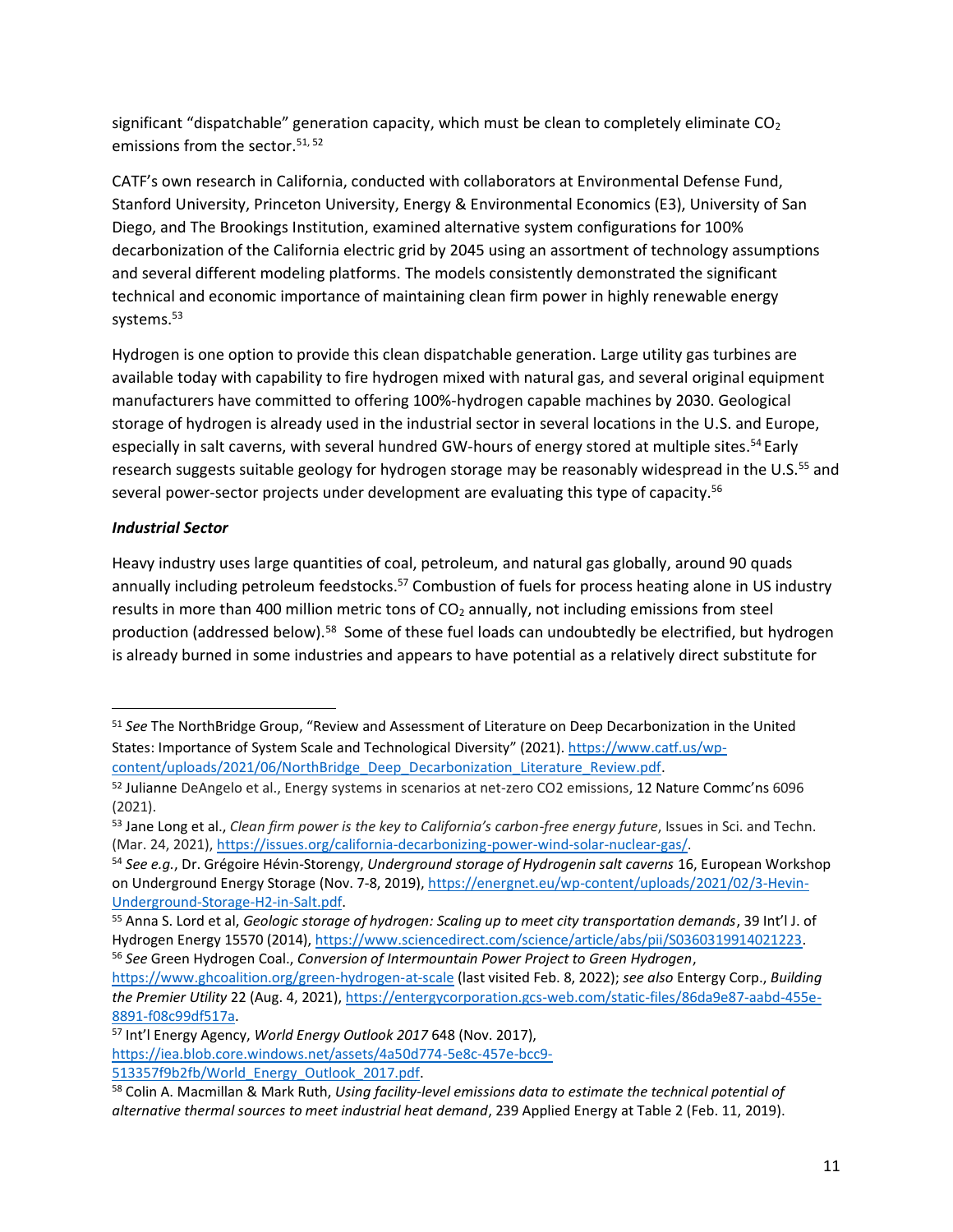conventional fuels in some applications.<sup>59</sup> In the photograph below, 95% hydrogen is being burned in an ultra low-NO<sub>x</sub> industrial burner in Oklahoma.



*Figure 3: Hydrogen Combustion in Industrial Burner Test<sup>60</sup>*

Hydrogen could be particularly useful in certain industries, notably ironmaking. The basic process of converting iron ore (an oxide) to iron metal requires a chemical reducing agent. This is typically accomplished with blast furnace technology using carbon derived from coal and resulting in the release of  $CO<sub>2</sub>$ . Around 2.5 billion metric tons of  $CO<sub>2</sub>$  are emitted each year around the globe by this production process.<sup>61</sup> But hydrogen could be used for iron reduction instead of carbon, resulting in the coproduction of water instead of CO2. Pilot plants that utilize this "direct reduced iron" technology with hydrogen are being built in Europe—some with support from U.S. companies.<sup>62</sup>

[content/uploads/Fact-sheet-steel-and-raw-materials.pdf](https://worldsteel.org/wp-content/uploads/Fact-sheet-steel-and-raw-materials.pdf) and [https://www.responsiblesteel.org/wp](https://www.responsiblesteel.org/wp-content/uploads/2020/09/ResponsibleSteel-GHG-Requirements-for-Steel-Product-Certification-for-Consultation-Draft-1-0.pdf)[content/uploads/2020/09/ResponsibleSteel-GHG-Requirements-for-Steel-Product-Certification-for-Consultation-](https://www.responsiblesteel.org/wp-content/uploads/2020/09/ResponsibleSteel-GHG-Requirements-for-Steel-Product-Certification-for-Consultation-Draft-1-0.pdf)[Draft-1-0.pdf](https://www.responsiblesteel.org/wp-content/uploads/2020/09/ResponsibleSteel-GHG-Requirements-for-Steel-Product-Certification-for-Consultation-Draft-1-0.pdf)

<sup>59</sup> Cliff Lowe et al., *Technology assessment of hydrogen firing of process heaters*, 4 Energy Procedia 1058 (2011). <sup>60</sup> *Id.*

<sup>&</sup>lt;sup>61</sup> Estimate by CATF. Global crude steel production by the blast furnace /basic oxygen furnace route was about 1.2 billion metric tons in 2017 according to worldsteel. Typical emissions from the blast furnace / basic oxygen furnace route are around 2.2 metric tons of CO2 per ton of crude steel. *See* [https://worldsteel.org/wp-](https://worldsteel.org/wp-content/uploads/Fact-sheet-steel-and-raw-materials.pdf)

<sup>62</sup> *See* Hybrit, Pilot scale direct reduction with hydrogen, [https://www.hybritdevelopment.se/en/a-fossil-free](https://www.hybritdevelopment.se/en/a-fossil-free-development/direct-reduction-hydrogen-pilotscale/)[development/direct-reduction-hydrogen-pilotscale/](https://www.hybritdevelopment.se/en/a-fossil-free-development/direct-reduction-hydrogen-pilotscale/) (last visited Feb. 7, 2022); *see also* Midrex, German Federal Government to Provide €55 Million for ArcelorMittal's Hydrogen DRI Plant (Sept. 2021), [https://www.midrex.com/company-news/german-federal-government-to-provide-e55-million-for-arcelormittals](https://www.midrex.com/company-news/german-federal-government-to-provide-e55-million-for-arcelormittals-hydrogen-dri-plant/)[hydrogen-dri-plant/.](https://www.midrex.com/company-news/german-federal-government-to-provide-e55-million-for-arcelormittals-hydrogen-dri-plant/)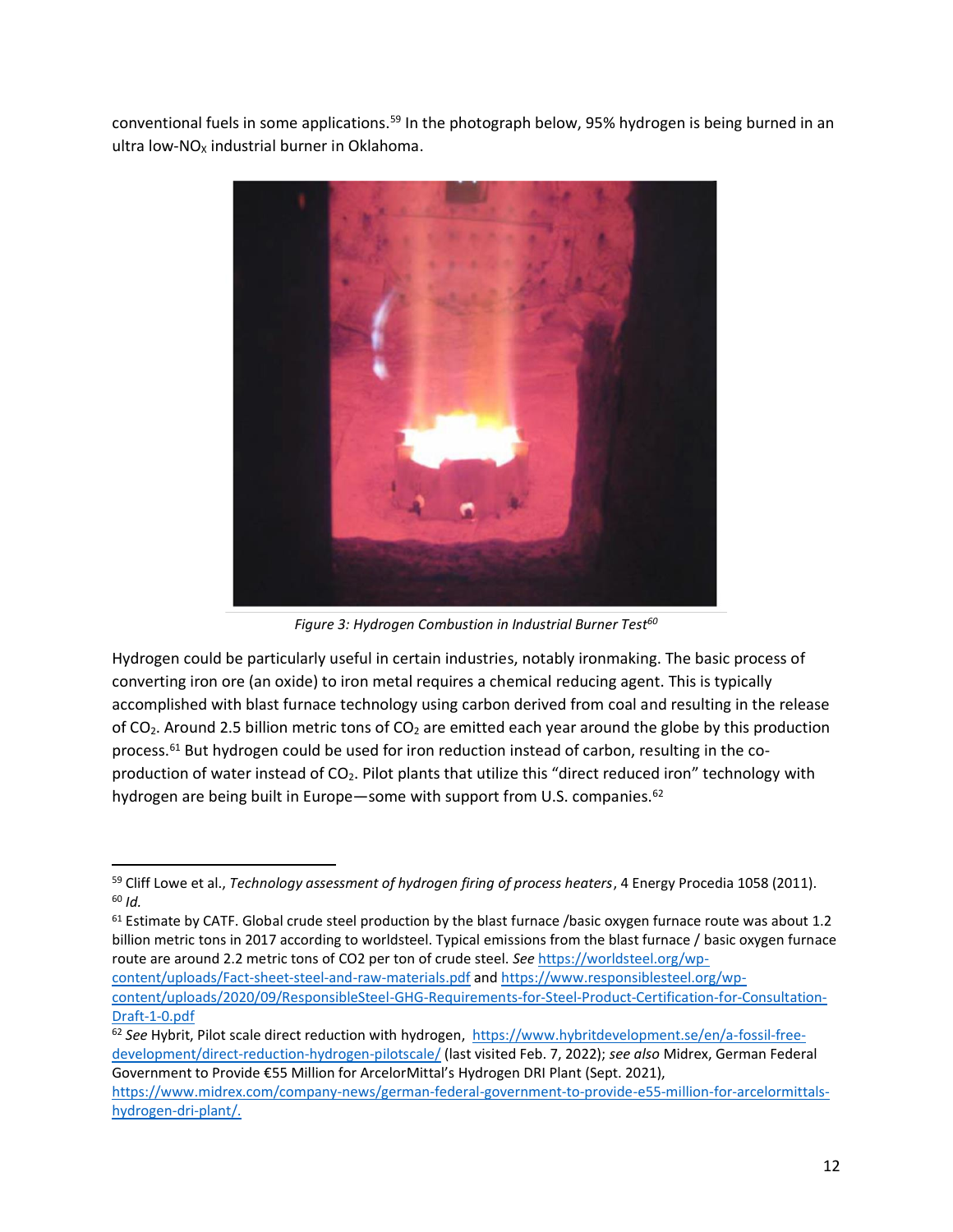# [5] Demand for clean hydrogen is projected to grow due to net-zero goals. Demand in the U.S. could be 10 quadrillion Btu or more by mid-century.

Analysts differ in their projections of potential future hydrogen demand, particularly in two main areas of assumptions. First, differences in hydrogen demand projections stem primarily from differences in assumptions about decarbonization targets and policies. Second, these differences can also stem from differences in assumptions about the evolution of availability and costs for both hydrogen and competing technologies (for example, improvements in batteries and roll-out of charging infrastructure).

Overall, IEA's net-zero analysis of global energy system decarbonization includes 530 million metric tons of hydrogen production in 2050 (about 70 quads) with use spread across power generation, heavy transportation, and industry. Analysis firm BNEF suggests that a theoretical maximum of nearly 1.4 billion metric tons of hydrogen (around 200 quads) could be used in some decarbonization scenarios, and that even in a more modest role hydrogen could serve as much as one quarter of global final energy demand. $63$ 

For the U.S., analysis by McKinsey for the Fuel Cell and Hydrogen Energy Alliance suggests that around 63 to 74 million metric tons of hydrogen could be required for decarbonization by 2050 (around 10 quads), with primary application in heavy transportation and heavy industry.<sup>64</sup> This represents around 14% of final energy demand in the U.S. in 2050 in the McKinsey analysis. An examination by the American Council for an Energy Efficient Economy concluded that even in a "fully electrified" U.S. economy, around 9 quads of hydrogen could be required, primarily in heavy industry and heavy transportation.

CATF modeling analyses of the U.S. comes to similar conclusions. In particular, analysis by CATF, Bipartisan Policy Center, and Third Way finds that hydrogen will be essential to decarbonize the U.S. by mid-century, in addition to other tools. These modeling results, shown in the three charts below, suggest 8 to 18 quads of hydrogen per year could be required for full decarbonization in the U.S. by 2050.<sup>65</sup>

<sup>63</sup> BloombergNEF, Hydrogen Economy Outlook (Mar. 30, 2020),

[https://data.bloomberglp.com/professional/sites/24/BNEF-Hydrogen-Economy-Outlook-Key-Messages-30-Mar-](https://data.bloomberglp.com/professional/sites/24/BNEF-Hydrogen-Economy-Outlook-Key-Messages-30-Mar-2020.pdf)[2020.pdf.](https://data.bloomberglp.com/professional/sites/24/BNEF-Hydrogen-Economy-Outlook-Key-Messages-30-Mar-2020.pdf)

<sup>&</sup>lt;sup>64</sup> Fuel Cell & Hydrogen Energy Association, Roadmap to a US Hydrogen Economy, 2020, available at <https://www.fchea.org/reports>

<sup>65</sup> *See* Decarb America, [https://decarbamerica.org](https://decarbamerica.org/) (last visited Feb. 7, 2022).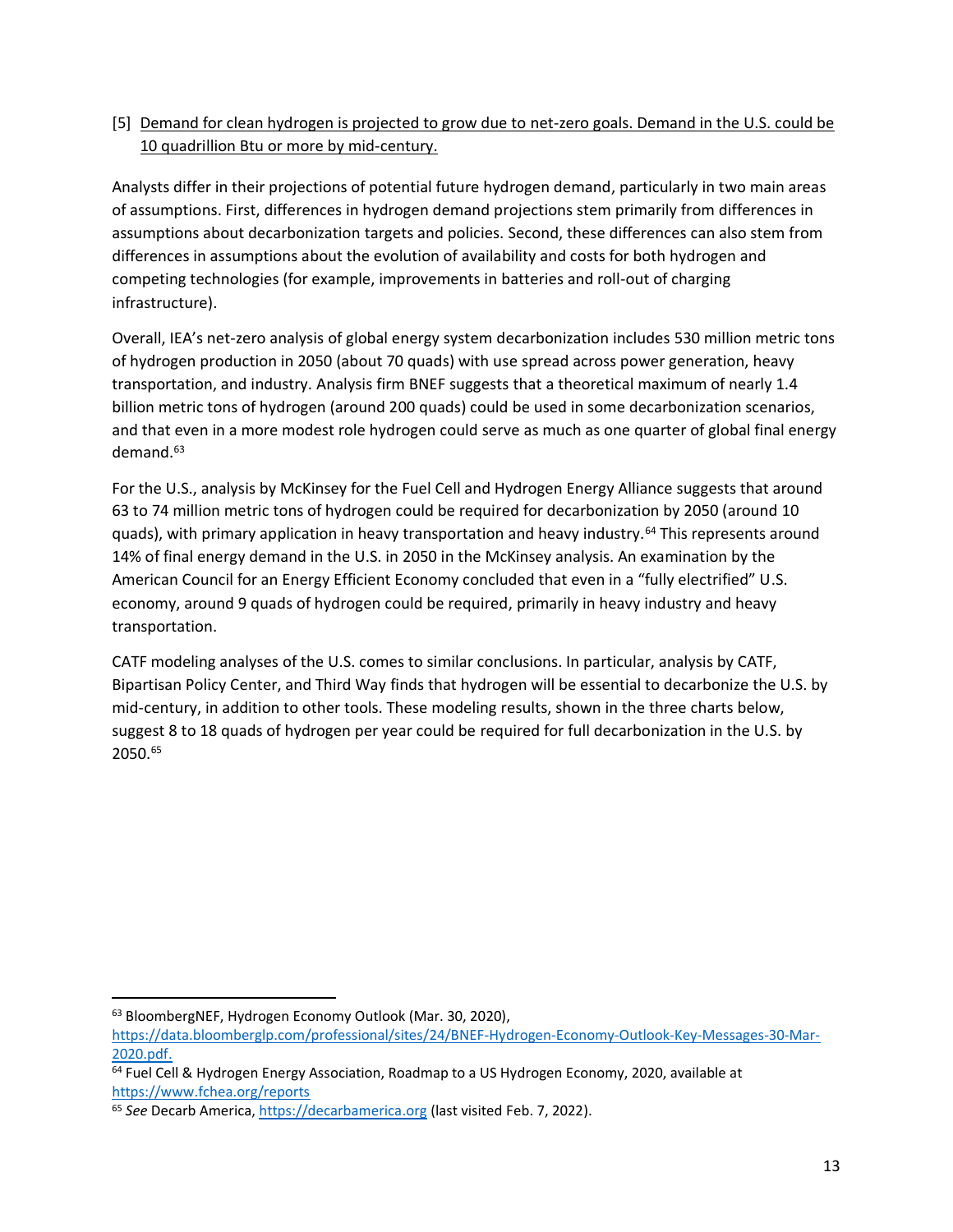

From left to right, these three graphs show the range for CO<sub>2</sub> emissions reductions in the energy and industrial sectors, total wind and solar generation, and hydrogen demand, from the recent Decarb America analysis by CATF, Bipartisan Policy Center, and ThirdWay. The graphs show the range of modeling results for the U.S. from 2020 to 2050 across five different modeling scenarios, highlighting the upper and lower bound possibilities for each outcome.

*Figure 4: Decarb America Net Zero by 2050 Modeling Results* 

Producing all the clean hydrogen that may be needed for decarbonizing difficult-to-electrify activities (i.e., the sectors discussed above) will be a significant challenge. Consider the Atlanta Hartsfield-Jackson airport, for example. This facility consumes more than 1 billion gallons of jet fuel each year.<sup>66</sup> Just on a direct energy basis replacing that much jet fuel with hydrogen produced from solar electricity would require around 24 GW of photovoltaic installations.<sup>67</sup> This is more than the total photovoltaic power currently installed in Florida, Georgia, South Carolina, and North Carolina combined.<sup>68</sup> Providing hydrogen just to replace the energy demand of the Atlanta airport would require more than doubling the installed photovoltaic power in the region. And that solar power is needed for other purposes as well, like directly decarbonizing the electricity grid.

The land use and infrastructure challenges of this additional renewable energy build-out, and the potential for delay in making this hydrogen available, suggest that additional hydrogen supplies, including hydrogen made from fossil fuels, would be beneficial for decarbonization. Requirements for how "clean" this hydrogen must be depend on the context and should evolve over time, but they must include a very high level of carbon capture for reformers, extremely low methane loss rates for natural gas used in production, and low CO<sub>2</sub> intensity of net electricity used in producing hydrogen.<sup>69</sup> For

<sup>66</sup> *See* Hartsfield-Jackson Atlanta International Airport, *Sustainable Management Plan* 4-3 (Sept. 16, 2011), [https://www.faa.gov/airports/environmental/sustainability/media/ATLSustainableMasterPlan.pdf.](https://www.faa.gov/airports/environmental/sustainability/media/ATLSustainableMasterPlan.pdf)

 $67$  Based on typical jet fuel energy content, typical electrolyzer efficiency, and a solar photovoltaic capacity factor of 20%.

<sup>68</sup> *See* Solar Energy Industries Association, *Solar State by State*, [https://www.seia.org/states-map,](https://www.seia.org/states-map) (last visited Feb. 7, 2022).

 $69$  According to the IPCC's latest assessment, a release of methane warms the planet 83 times more over 20 years than would the same-sized release of  $CO<sub>2</sub>$ , and 30 times more over 100 years. Methane arises from agricultural operations and industrial operations including coal mining and oil and gas production and use and is the principal constituent of natural gas. Leaks and other losses of methane in the natural gas supply chain are a significant driver of climate change. *See* Intergovernmental Panel on Climate Change, *Climate Change 2021: The Physical Science Basis* 1739 (Aug. 2021),

[https://www.ipcc.ch/report/ar6/wg1/downloads/report/IPCC\\_AR6\\_WGI\\_Full\\_Report.pdf#page=1739](https://www.ipcc.ch/report/ar6/wg1/downloads/report/IPCC_AR6_WGI_Full_Report.pdf#page=1739) (global warming potentials (GWPs)).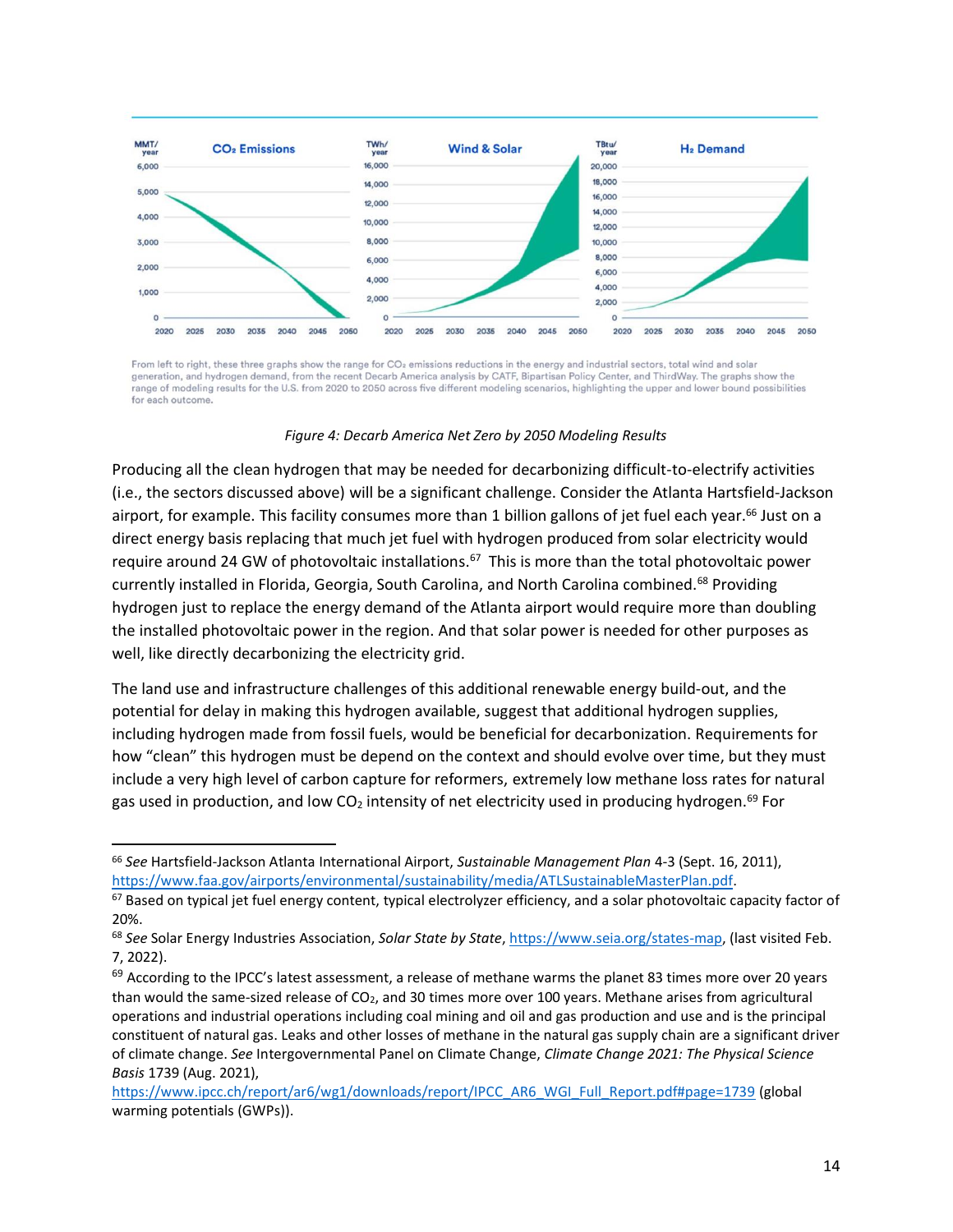electrolyzers, which under the right circumstances will provide an important source of clean hydrogen in the United States, supplies of clean electricity need to be additional to baseline clean generation.

[6] The road to decarbonization with hydrogen is not entirely clear today. But federal R&D and demonstration programs will play a key role in building scale, industry learning, and seeding growth. Deployment support will also be essential.

Developing and commercializing the technologies needed for affordable and clean hydrogen production, transportation, and use across varied supply chains will require sustained and committed funding support from the U.S. government. This includes research, development, and demonstrations of electrolyzer technology, natural gas reforming with carbon capture, hydrogen storage, pipeline materials and operations, fuel cells, fuel dispensing, gas turbines, industrial technologies like hydrogen DRI, and decarbonization of the full natural gas value chain. Recently U.S. hydrogen R&D funding for key areas like electrolyzers has increased and important new funding for hydrogen hubs demonstrations has been added. These are critical steps in the right direction.

In particular, the Regional Clean Hydrogen Hub program established in the Infrastructure Investment and Jobs Act (IIJA) is a necessary and impactful step towards creating well-functioning, regional clean hydrogen economies. A hydrogen hub is a close-proximity network of zero-carbon fuels production and end-use demonstrations that supports industry learning at a large scale and achieves net-greenhouse gas emissions reductions and other regional environmental benefits. With support from DOE, regional demonstration hydrogen hubs can help solve the chicken-and-egg problem with clean hydrogen – where neither the low-carbon hydrogen producers nor the new end-use sectors want to be the first movers – until it is clear that there will be a critical mass of supply and demand. Regional hubs can help by building up both the clean hydrogen supply and the additional demand from end-use sectors that need low-carbon hydrogen to meet decarbonization goals, while also supporting all of the necessary connective tissue such as storage and transportation infrastructure.

By demonstrating a successful localized clean hydrogen economy, regional hubs will enable learning and encourage other low-carbon hydrogen producers and consumers around the country to accelerate their efforts. Eventually, hydrogen hubs may become interconnected, building out the structure needed for a national clean hydrogen economy. These connections might be through new, dedicated hydrogen pipeline infrastructure similar to that currently in place at a small scale along the Gulf Coast, or repurposing of some existing natural gas infrastructure or rights-of-way as is being considered in Europe, <sup>70</sup> and could develop along transportation fueling infrastructure corridors.

R&D efforts and demonstration programs like hydrogen hubs are valuable in showcasing opportunities for clean hydrogen and getting costs down. These government programs also have value as an enabler, and hubs that are able to build out successful production and end-uses will enable additional synergies. For example, development of hydrogen refueling infrastructure may also play synergistic benefits by reducing the barrier to zero emissions vehicles for the segment of the population for whom range is a

<sup>70</sup> *See* European Union Agency for the Cooperation of Energy Regulators, *Transporting Pure Hydrogen by Repurposing Existing Gas Infrastructure* (Jul. 16, 2021),

[https://documents.acer.europa.eu/Official\\_documents/Acts\\_of\\_the\\_Agency/Publication/Transporting%20Pure%2](https://documents.acer.europa.eu/Official_documents/Acts_of_the_Agency/Publication/Transporting%20Pure%20Hydrogen%20by%20Repurposing%20Existing%20Gas%20Infrastructure_Overview%20of%20studies.pdf) [0Hydrogen%20by%20Repurposing%20Existing%20Gas%20Infrastructure\\_Overview%20of%20studies.pdf.](https://documents.acer.europa.eu/Official_documents/Acts_of_the_Agency/Publication/Transporting%20Pure%20Hydrogen%20by%20Repurposing%20Existing%20Gas%20Infrastructure_Overview%20of%20studies.pdf)